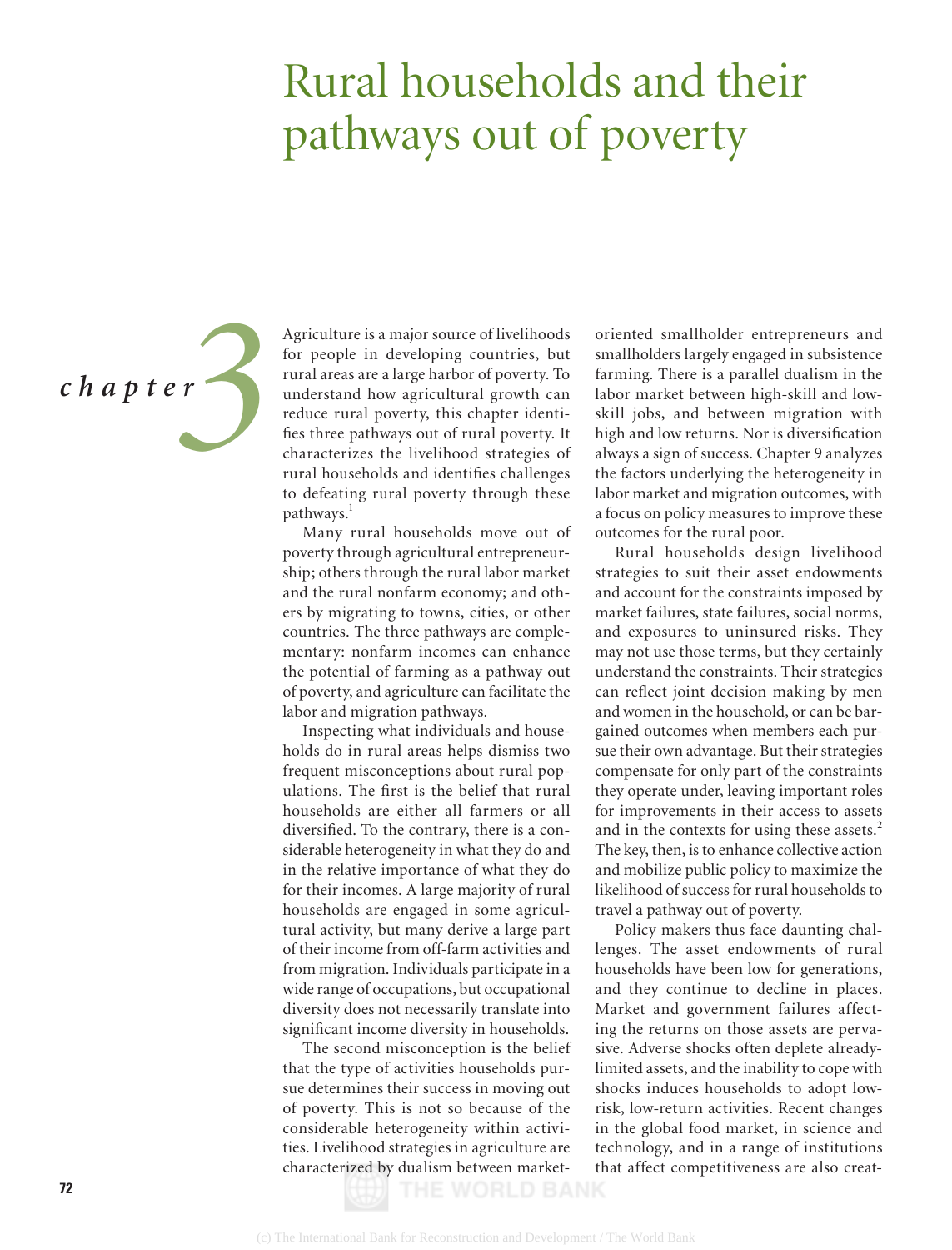ing new challenges to the competitiveness of smallholders. Understanding these challenges is essential in designing public policies that can help rural men and women pull themselves out of poverty. The challenges differ across countries and subnational regions, and thus demand contextspecific agendas to reduce rural poverty.

# **Three complementary pathways out of rural poverty: farming, labor, and migration**

Rural poverty rates have declined in many countries (see focus A). But how exactly has this happened? Is it that poor households leave rural areas, or that older, poor generations are replaced by younger, less-poor generations? Have specific households been able to escape poverty by gradually improving the earnings from whatever they do, or has this happened by drastically changing activities? Success stories help illustrate how rural households have exited poverty through the three pathways of farming, labor, and migration.

In Tanzania, those most successful in moving out of poverty were farmers who diversified their farming activities by growing food crops for their own consumption and nontraditional cash crops (vegetables, fruit, vanilla) as well as raising livestock. People who remained in poverty were those who stuck to the more traditional farming systems. In Uganda, escaping from poverty was linked to improving the productivity of land and diversifying into commercial crops. Qualitative evidence for Niger shows that shifts to more sustainable cultivation practices by small-scale farmers led to better soil conservation, increased income from agroforestry, and lower vulnerability.<sup>3</sup>

Some policy reforms have greatly enhanced the capability of smallholder entrepreneurs to lift themselves from poverty. This was clearly a key to China's early agricultural success story (see focus A). In Malawi, reforms reducing differential protection of large estates dramatically shifted the structure of agricultural production. Smallholders rapidly diversified into cash crops and now produce 70 percent of burley tobacco, a major export crop. The expansion helped many households move up the socioeconomic ladder. Others benefited from greater trade in food crops.<sup>4</sup>

In Vietnam, liberalizing agricultural markets induced many subsistence farmers to become more market oriented (table 3.1). Two-thirds of smallholders previously engaged primarily in subsistence farming entered the market. Their poverty rates fell drastically, and their incomes almost doubled, while the production of high-value and industrial crops rose. Agricultural sales increased more for households with larger land endowments and those closer to markets or with nonfarm industries in their communities. Households engaged in subsistence farming that did not enter the market were more likely to diversify their income sources outside of agriculture, with poverty rates in those groups falling as well.

In India, income from the nonagricultural sector—the labor pathway out of poverty—was an important driver of growth in rural areas between 1970 and 2000. Nonagricultural employment also had important indirect effects by increasing agricultural wages. In Indonesia, agricultural households that shifted into the nonfarm economy between 1993 and 2000 were likely to have exited poverty. In Tanzania, too, business and trade provided an important pathway out of poverty, but only for those with networks in well-connected communities. In addition, remittances from both domestic and international migration have reduced rural poverty, as happened in rural China and Nepal.<sup>5</sup> Migration can offer a pathway out of poverty for those who leave and for those who stay behind (chapter 9).

Several pathways often operate at the same time. In Bangladesh and Tanzania, the farm, nonfarm labor, and migration pathways were all successful. In Indonesia, some people moved out of poverty through the farming pathway, others through the nonfarm pathways. And in 35 villages in Andhra Pradesh, diversification of income sources is correlated with moving out of poverty. 6

These careful studies using longitudinal data have shed light on the strong potential relationships between poverty reduction and each of the pathways. However, establishing causality is difficult, and there is no

(c) The International Bank for Reconstruction and Development / The World Bank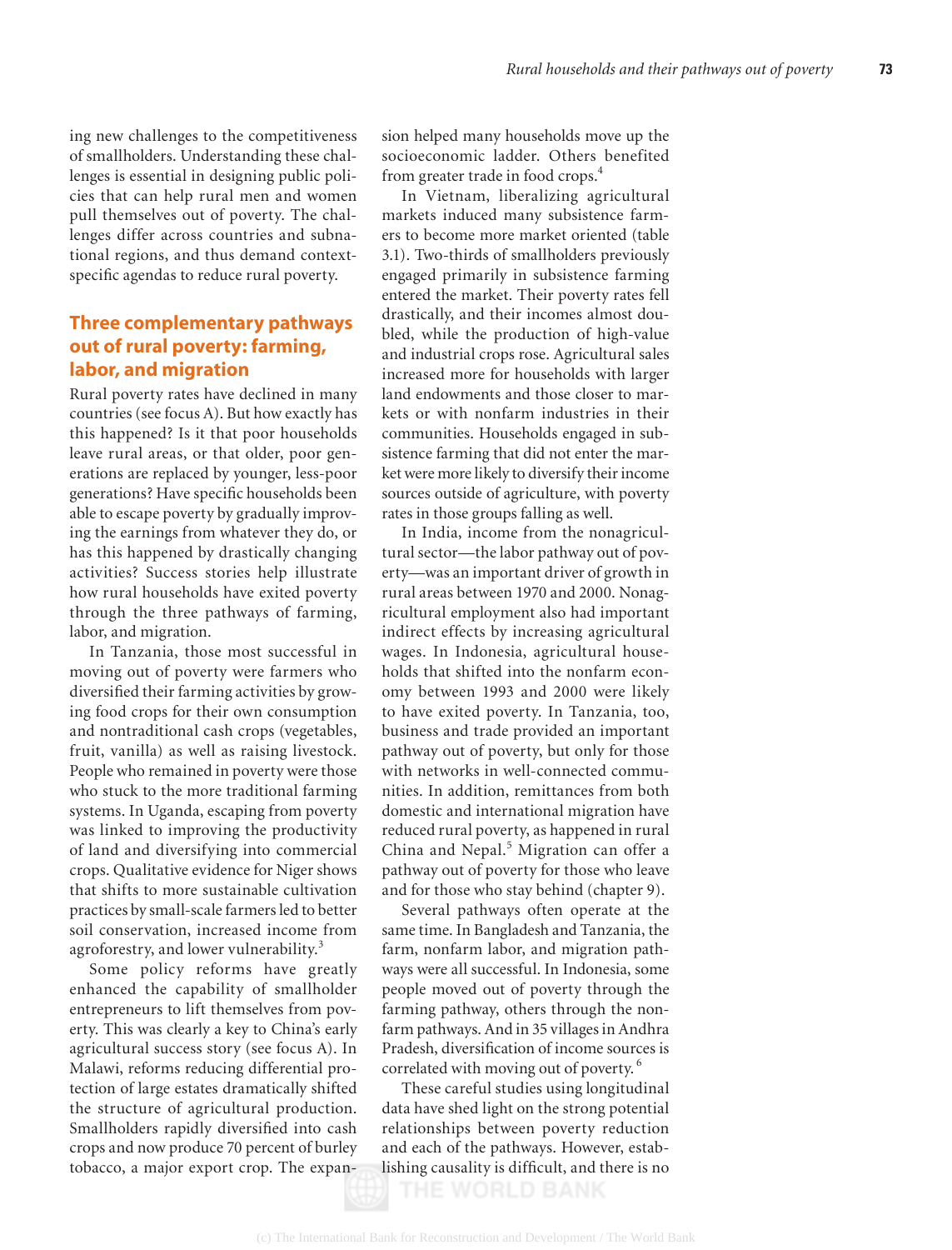#### **Table 3.1 Changing market participation among farming households in Vietnam**

|                                                  | <b>Subsistence oriented</b><br>6 <sup>a</sup> |        | <b>Market entrant</b><br>13 <sup>a</sup> |        | <b>Market oriented</b><br>28 <sup>a</sup> |        |
|--------------------------------------------------|-----------------------------------------------|--------|------------------------------------------|--------|-------------------------------------------|--------|
| <b>Household characteristics</b>                 | 1992/3                                        | 1997/8 | 1992/3                                   | 1997/8 | 1992/3                                    | 1997/8 |
| <b>Assets</b>                                    |                                               |        |                                          |        |                                           |        |
| Land owned (ha)                                  | 0.37                                          | 0.43   | 0.50                                     | 0.57   | 0.60                                      | 0.72   |
| Land used (ha)                                   | 0.55                                          | 0.43   | 0.59                                     | 0.58   | 0.71                                      | 0.75   |
| Education of household head (years)              | 4.6                                           |        | 6.3                                      |        | 6.3                                       |        |
| <b>Context</b>                                   |                                               |        |                                          |        |                                           |        |
| Market in community (%)                          | 31                                            |        | 40                                       |        | 47                                        |        |
| Commercial enterprise in community (%)           | 34                                            |        | 43                                       |        | 42                                        |        |
| <b>Outcomes</b>                                  |                                               |        |                                          |        |                                           |        |
| Real income per capita (1998 dong 1,000)         | 893                                           | 1.702  | 1.138                                    | 2,042  | 1,359                                     | 2,978  |
| Share of agricultural income in total income (%) | 80                                            | 62     | 83                                       | 66     | 83                                        | 73     |
| Share of households below the poverty line (%)   | 86                                            | 62     | 73                                       | 48     | 64                                        | 37     |
| Shares of gross agricultural income by crop type |                                               |        |                                          |        |                                           |        |
| Staple crops (%)                                 | 78                                            | 73     | 70                                       | 61     | 63                                        | 54     |
| High-value and industrial crops (%)              | 14                                            | 13     | 21                                       | 31     | 29                                        | 39     |

Source: WDR 2008 team using VLSS 1992/93 and 1997/98.

Note: Subsistence-oriented farming households are defined here as selling less than 10 percent of their agricultural production in both years; market-entrant households as selling less than 10 percent in 1992/3 and more than 25 percent in 1997/8; and market-oriented households as selling more than 25 percent in both years. Rural farming households are households with more than 50 percent of income from agriculture.

a. Percent of rural farming households.

— = not available.

systematic evidence on the relative importance and success of these strategies, a result of conceptual challenges in understanding the dynamics of poverty (box 3.1).

### *Pathways often enhance each other*

The complementing effects of farm and nonfarm activities can be strong. In Bangladesh and Ecuador, farm households with better market access or in areas with higher agricultural potential earn more from agriculture, but they also diversify more into nonfarm activities. In Asia, high rural savings rates from rising incomes during the green revolution made capital available for investment in nonfarm activities.7 Diversification into nonfarm activities can relax credit and liquidity constraints on ownfarm agricultural production and enhance the competitiveness of the family farm on the agricultural pathway.

The farming, labor, and migration pathways have often enhanced each other. In the Philippines, the green revolution allowed children of land reform beneficiaries and large farmers—especially daughters—to attain high levels of education. These highly educated offspring are now sending large transfers back to farm households. In Pakistan, remittances from temporary migrants

have a large impact on agricultural land purchases, and returning migrants are more likely to set up a nonfarm business.<sup>8</sup>

While transfers from migrants back to the farm household can relax capital and risk constraints, the relationship between migration and agricultural productivity is complex. The (temporary) absence of household members reduces the agricultural labor supply. Agricultural productivity can therefore fall in the short run but rise in the long run as households with migrants shift to less labor intensive, but possibly equally profitable, crops or livestock.<sup>9</sup> Male out-migration can transfer responsibility for farm management to women. And where women have less access to credit, extension, and markets, as is frequently the case, farm productivity might fall as a result. The transfer of responsibility may also be only partial, limiting women's possibilities to take advantage of emerging opportunities to improve competitiveness.

# **The variation in rural households' income strategies**

Contrary to the prototypical image of smallholders as pure farmers, landed rural households rely on many activities and income sources. Besides farming, they par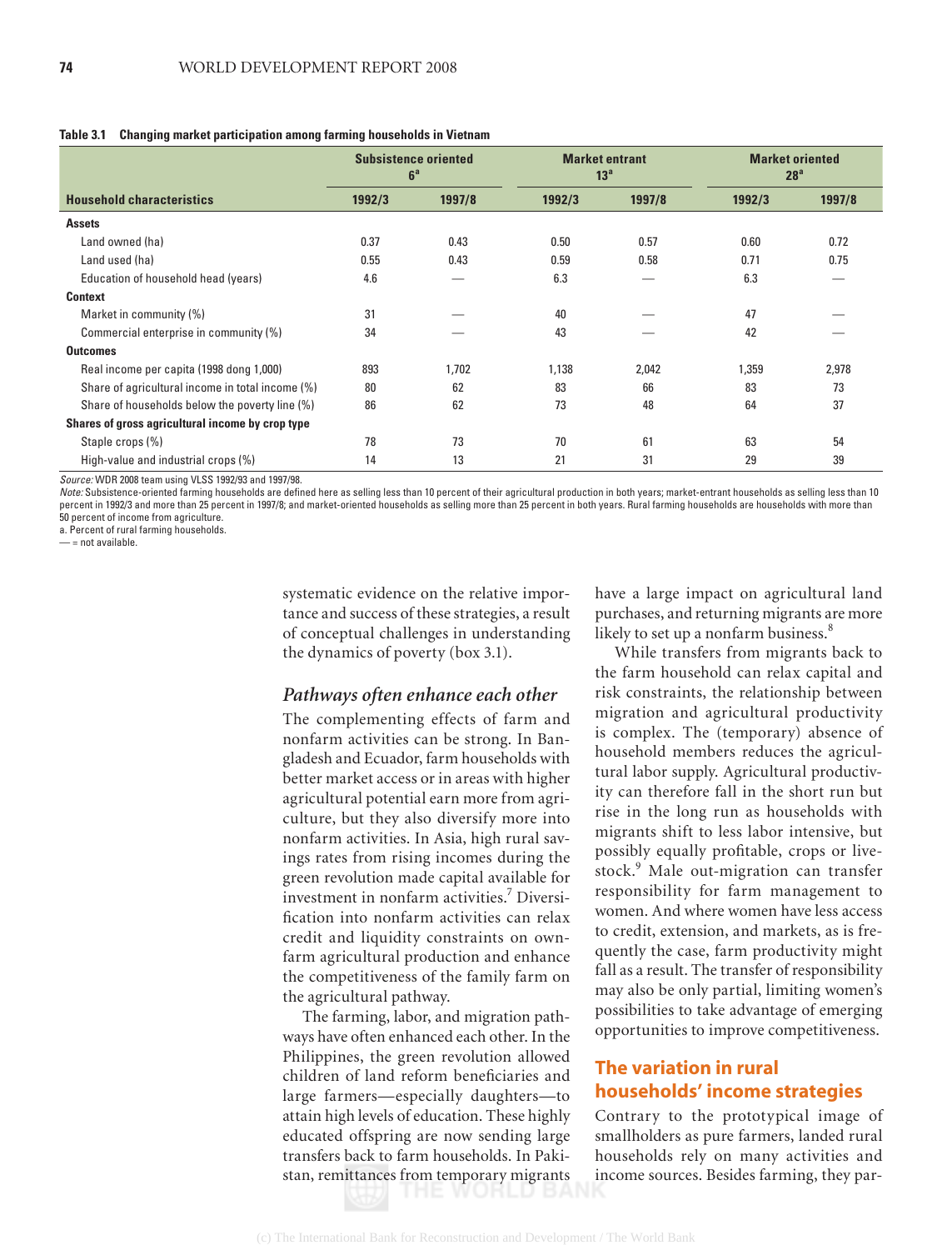ticipate in agricultural labor markets, in self-employment or wage employment in the rural nonfarm economy, and they might receive transfers from household members who have migrated.

Diversification has several dimensions that should not be confounded. The rural economy is diversified, even if many nonagricultural activities are indirectly linked to agriculture. Within this diversified rural economy, a large part of household income diversification comes from combining incomes from the different household members, each often specializing in one occupation. In Malawi, 32 percent of farm households have two sources of income, and 42 percent have three or more, but among household heads only 27 percent engages in more than one activity. In China, 65 percent of rural households operate in both the farm and nonfarm sectors, while only a third of individuals do so.<sup>10</sup> These patterns imply that household income diversification can fluctuate considerably with households life cycles, and the number of working-age individuals in the household. Further, the returns on many of these activities are low, and the diversity of occupations does not always translate into income diversification: one activity is often the dominant source of income.

To design policies that help households along successful pathways, it is crucial to understand which income strategies they currently pursue and why they chose to pursue them. This allows evaluating whether policies should aim at enhancing their current strategies or at helping them to pursue more remunerative ones. Furthermore, understanding why some households remain poor despite choosing strategies that are optimal, given their assets and constraints, helps to identify policy options.

### *A typology of rural households*

Rural households engage in farming, labor, and migration, but one of these activities usually dominates as a source of income. Five livelihood strategies can be distinguished. Some farm households derive most of their income from actively engaging in agricultural markets *(marketoriented smallholders)*. 11 Others primarily

# **BOX 3.1** *Establishing the relative importance of the different pathways*

Moving out of poverty is a process that can take a very long time. Many shocks can occur during that time, and a household's income fluctuations may be similar in magnitude to long-term income changes. So, in the short-term, it is seldom clear whether observed income changes reflect transitory movements in and out of poverty, or long-term trends. Only by interviewing the same households many times over long periods might it be possible to gauge the relative importance of different pathways in a particular context.

Consider trying to capture the full effects of the migration pathway on those who migrated. When people migrate, they typically disappear from surveys, unless one manages to track them down in their new locations, which can be difficult. Moreover, a lot of migration is by young people, before they form independent

households. It is thus not possible to know whether they would have been poor had they not migrated (see focus A). This is particularly important because many migrants are more educated than those who stay behind, and they would probably not have been among the poorest.

Nor is it easy to disentangle why households chose a particular strategy from what made the pathway successful. More entrepreneurial households might choose "better" strategies, but they might also be more successful in moving out of poverty independently of the strategies they choose. Some migration studies have addressed this selection issue and established the effects of migration on the poverty of household members left behind. But doing this for the other pathways remains unresolved.

depend on farming for their livelihoods, but use the majority of their produce for home consumption *(subsistence-oriented farmers)*. 12 Still others derive the larger part of their incomes from wage work in agriculture or the rural nonfarm economy, or from nonagricultural self-employment *(labor-oriented households)*. Some households might choose to leave the rural sector entirely, or depend on transfers from members who have migrated *(migration* $o$ *riented households*). Finally, *diversified households* combine income from farming, off-farm labor, and migration.

Income sources can be used to classify rural households according to the five livelihood strategies (table 3.2 and box 3.2). The relative importance of each differs across the three country types: agriculture-based, transforming, and urbanized. It also differs across regions within countries. Farmingled strategies are particularly important in the agriculture-based countries, where farming is the main livelihood for a large share of rural households, as many as 71 percent in Nigeria and 54 percent in Ghana and Madagascar. Many of those households are subsistence oriented.

In the transforming and urbanized countries, the labor- and migration-oriented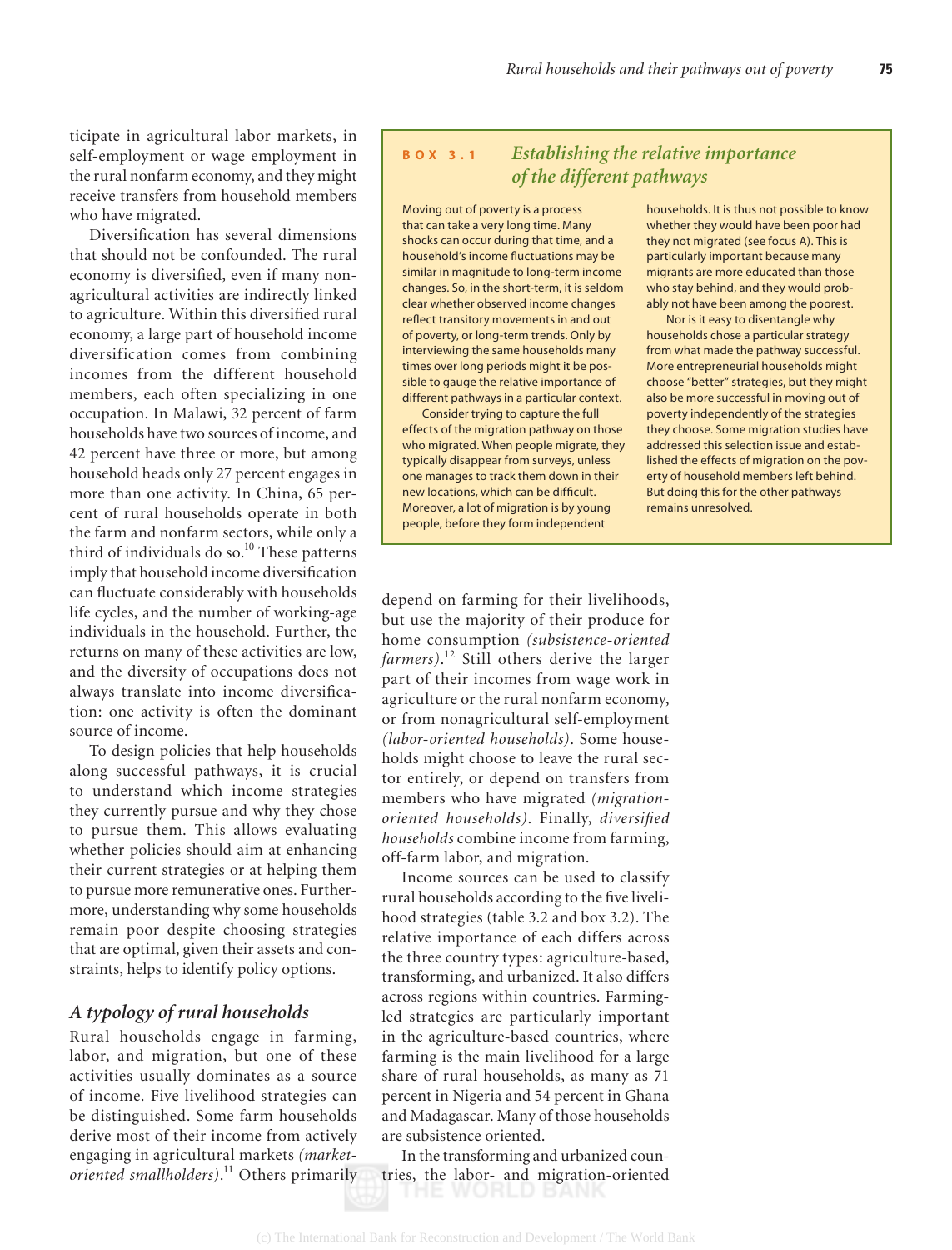| Table 3.2 Typology of rural households by livelihood strategies in three country types |  |  |
|----------------------------------------------------------------------------------------|--|--|
|                                                                                        |  |  |

|                                    |                |      | <b>Farm oriented</b>      |                                                |              |                   |                              |                    |              |  |  |
|------------------------------------|----------------|------|---------------------------|------------------------------------------------|--------------|-------------------|------------------------------|--------------------|--------------|--|--|
|                                    |                |      | <b>Market</b><br>oriented | <b>Subsistence</b><br>oriented                 | <b>Total</b> | Labor<br>oriented | <b>Migration</b><br>oriented | <b>Diversified</b> | <b>Total</b> |  |  |
|                                    | <b>Country</b> | Year |                           | (Percentage of rural households in each group) |              |                   |                              |                    |              |  |  |
| Agriculture-<br>based<br>countries | Nigeria        | 2004 | 11                        | 60                                             | 71           | 14                |                              | 14                 | 100          |  |  |
|                                    | Madagascar     | 2001 |                           |                                                | 54           | 18                | 2                            | 26                 | 100          |  |  |
|                                    | Ghana          | 1998 | 13                        | 41                                             | 54           | 24                | 3                            | 19                 | 100          |  |  |
|                                    | Malawi         | 2004 | 20                        | 14                                             | 34           | 24                | 3                            | 39                 | 100          |  |  |
|                                    | Nepal          | 1996 | 17                        | 8                                              | 25           | 29                | 4                            | 42                 | 100          |  |  |
|                                    | Nicaragua      | 2001 | 18                        | 4                                              | 21           | 45                | 0                            | 33                 | 100          |  |  |
|                                    | Vietnam        | 1998 | 38                        | 4                                              | 41           | 18                | 1                            | 39                 | 100          |  |  |
|                                    | Pakistan       | 2001 | 29                        | $\overline{2}$                                 | 31           | 34                | 8                            | 28                 | 100          |  |  |
| Transforming<br>countries          | Albania        | 2005 | 9                         | 10                                             | 19           | 15                | 10                           | 56                 | 100          |  |  |
|                                    | Indonesia      | 2000 |                           |                                                | 16           | 37                | 12                           | 36                 | 100          |  |  |
|                                    | Guatemala      | 2000 | 4                         | $\overline{1}$                                 | 11           | 47                | 3                            | 39                 | 100          |  |  |
|                                    | Bangladesh     | 2000 | 4                         | 2                                              | 6            | 40                | 6                            | 48                 | 100          |  |  |
|                                    | Panama         | 2003 |                           | 5                                              | 6            | 50                | 6                            | 37                 | 100          |  |  |
| <b>Urbanized</b><br>countries      | Ecuador        | 1998 | 14                        | 11                                             | 25           | 53                | $\overline{2}$               | 19                 | 100          |  |  |
|                                    | Bulgaria       | 2001 | 4                         |                                                | 5            | 12                | 37                           | 46                 | 100          |  |  |

Source: Davis and others 2007.

Note: Farm-oriented household: more than 75 percent of total income from farm production.

Farm, market-oriented household: more than 50 percent of agricultural production sold on market. Farm, subsistence-oriented household: less than or equal to 50 percent of agricultural production sold on market.

Labor-oriented household: more than 75 percent of total income from wage or nonfarm self-employment.

Migration/transfers-oriented household: more than 75 percent of total income from transfers/other nonlabor sources.

Diversified household: Neither farming, labor, nor migration income source contributes more than 75 percent of total income.

— = not available.

strategies are more common, with shares of labor-oriented households varying from 18 percent in Vietnam to 53 percent in Ecuador.13 Among these households, wages from nonagricultural labor often contrib-

### **BOX 3.2** *Constructing comparable measures of income across countries*

The analysis of sources of rural income presented here is based on income aggregates from the Rural Income Generating Activity database. For each country the income components include wages (separately for agriculture and nonagriculture), selfemployment, crops, livestock, transfers, and a final category of all remaining nonlabor income sources (excluding imputed rent), as reported in each country questionnaire. All aggregates are estimated in local currency at the household level and annualized and weighted. Some of the country results may differ from results previously published in poverty assessments and other country reports because of efforts to ensure comparability across countries in the results presented here.

Analyses that draw on income aggregates from different sources using different methodologies would make it impossible to compare results between different countries.

While the standardized calculations across countries enhance comparability, the analysis of sources of rural income is constrained by the pervasive weakness of the raw income data in many of the surveys analyzed. Many household surveys likely underestimate income because of underreporting, misreporting of the value of own consumption, income seasonality, and the difficulty of obtaining reliable income data from households that do not usually quantify their income sources.

See Davis and others (2007) and [www.fao.org/es/esa/riga/](http://www.fao.org/es/esa/riga/) for further information on methodology.

ute a large share of average labor income (as in Indonesia, Pakistan, and Panama), while nonagricultural self-employment earnings are more important in labororiented households in Ghana and Vietnam. In Bulgaria, Ecuador, and Nepal, agricultural wages are important for the income of labor-oriented households. Despite the importance of the labor pathway in transforming countries, market-oriented farming households remain the largest rural group in Vietnam.

Even if most households are specialized—that is, they derive the vast majority of their income from only one of the three income sources (farming, labor, or migration)—a substantial remaining share of households in all countries has diversified income strategies. In the 15 countries of table 3.2, 14 to 56 percent of households do not derive more than 75 percent of their income from one of these three sources, but instead have a more mixed income portfolio.<sup>14</sup> These diversified households derive between 20 percent (in Bangladesh) and 46 percent (in Ghana, Malawi, and Vietnam) of their income from farming.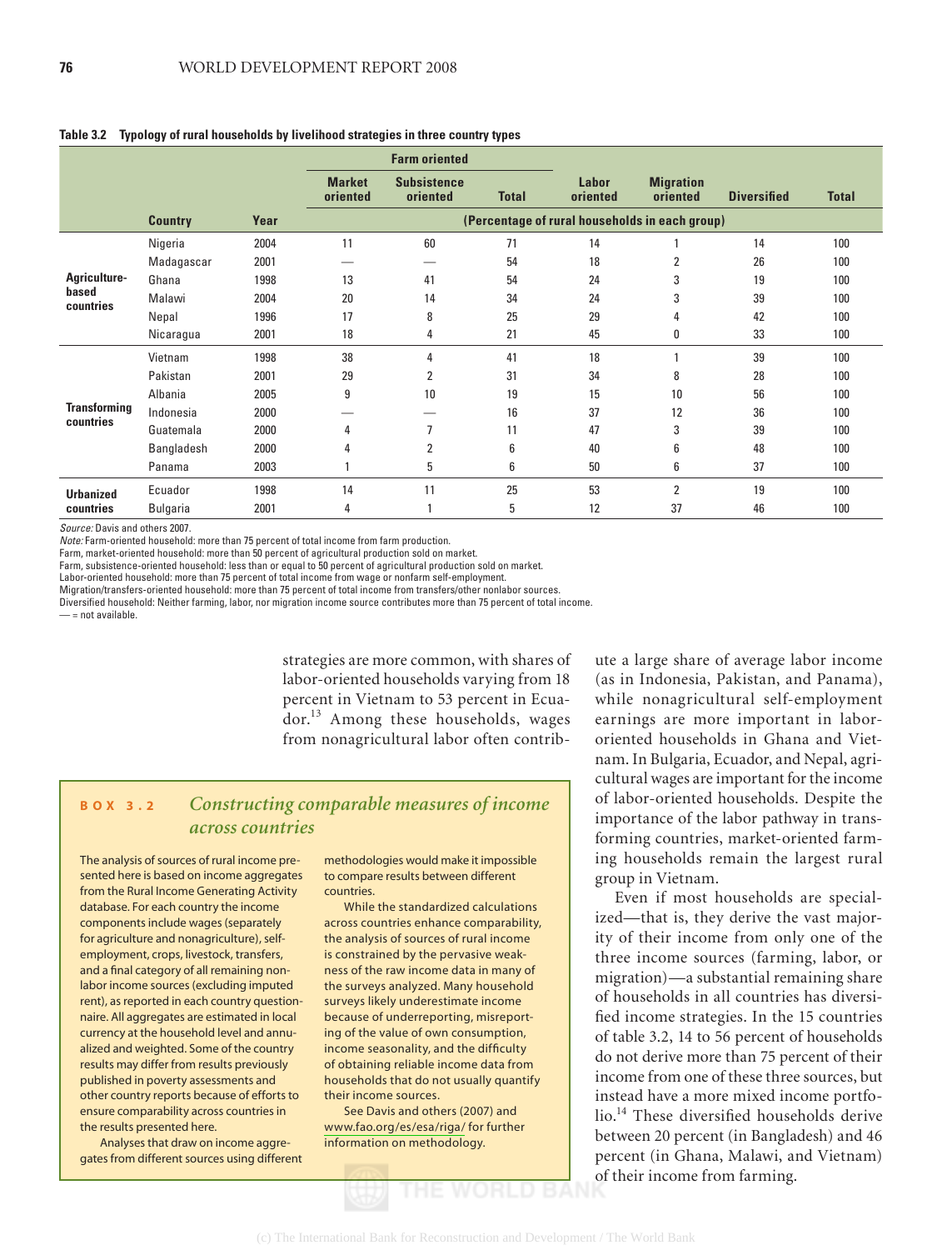# *Heterogeneity of the household strategies*

A household's income structure does not tell whether it is engaged in a successful income strategy. Each of the strategies can become pathways out of poverty, but many households do not manage to improve their situation over time, reflecting the marked heterogeneity in each of the activities and the fact that income varies widely for each of the strategies (figure 3.1).<sup>15</sup>

# **Rural occupations and income sources**

The heterogeneity in each of the household strategies reflects differences in the returns on the various activities of rural households and individuals. The economic activities and the sources of income themselves also differ substantially across regions, between poor and rich households, between households with different asset endowments, and between men and women.

### *Agriculture: a major occupation for rural households, especially for the poor*

The Food and Agriculture Organization of the United Nations (FAO) estimates that

agriculture provides employment to 1.3 billion people worldwide, 97 percent of them in developing countries.16 It is also a major source of income for rural households. Between 60 and 99 percent of rural households derive income from agriculture in 14 countries with comparable data (figure 3.2). In the agriculture-based countries in figure 3.2, farm crop and livestock income and agricultural wages generated between 42 and 75 percent of rural income. Onfarm income comes both from production for self-consumption and from sales of agricultural products to the market. In the transforming and urbanized countries, the share of rural income from onfarm activities and agricultural wages is between 27 and 48 percent. So, participating in agricultural activities does not always translate into high agricultural income shares.

For the poorest households, onfarm income and agricultural wages typically account for a larger share of household income, ranging from 77 percent in Ghana to 59 percent in Guatemala, than for richer households (figure 3.3). In Asia, Latin America, and some countries in Africa (Malawi and Nigeria), agricultural wages are more important for low-income than for high-income households. Onfarm

**Figure 3.1 Real per capita income varies widely for each livelihood strategy**



<sup>(</sup>c) The International Bank for Reconstruction and Development / The World Bank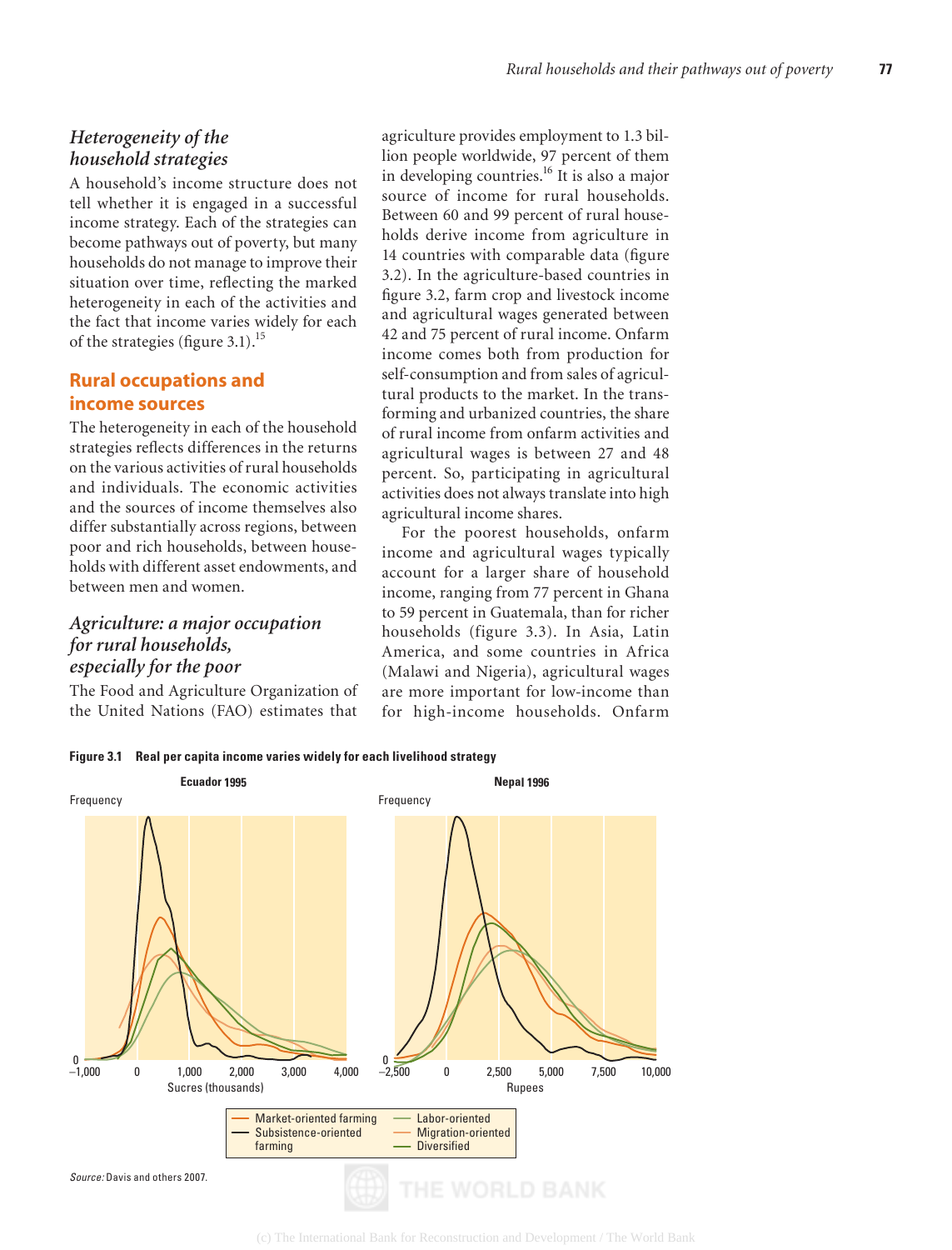

**Figure 3.2 In most countries, the vast majority of rural households participate in agriculture**

Source: Davis and others 2007.

income often declines as overall expenditures increase (in Ghana, Guatemala, and Vietnam, for example), but it is most important for households in the middle of the distribution of income in Nepal.

In most countries, there is a marked dualism in the smallholder sector, between market-oriented farmers and smallholders engaged in subsistence farming. Only a very small share of all marketed agricultural products is produced by the subsistenceoriented households. In Malawi, subsistence farmers sell about 9 percent of the marketed agricultural products, but in Nepal and Vietnam, less than 2 percent.<sup>17</sup> The dualism in household farming strategies usually reflects differences in asset endowments. Farmers with larger land endowments are more likely to be market-oriented. Marketoriented farmers own almost twice as much land as subsistence farmers in Nicaragua and Panama, and four times more land in Pakistan. The human capital endowments of rural households are also correlated with their market orientation. Educated household heads are often more likely to sell a large share of their products to the markets, while female-headed households more often produce for self-consumption.

Yet asset endowments are not always good predictors of market orientation. Differences in land endowment between market- and subsistence-oriented farmers are much less pronounced in Bangladesh, Guatemala, and Malawi. In Ghana and Nigeria, female-headed households are more likely to be market oriented than subsistence oriented. This shows that market orientation can also be conditioned by many other factors, such as land quality, access to markets, or agricultural potential affecting crop and livestock choice and productivity.

Within the household, market orientation can differ with the gender of the cultivator, and women are often more likely to be engaged in subsistence farming and less likely to cultivate cash crops. Large-scale production of nontraditional and high-value agricultural exports has, however, increased women's wage work in fields, processing, and packing. This does not hold everywhere. In China, for example, the evidence suggests there is no feminization of agriculture.<sup>18</sup>

More generally, women's participation in agricultural self-employment differs across regions. In Africa, Europe and Central Asia, and some East Asian countries, men and women work equally in agricultural

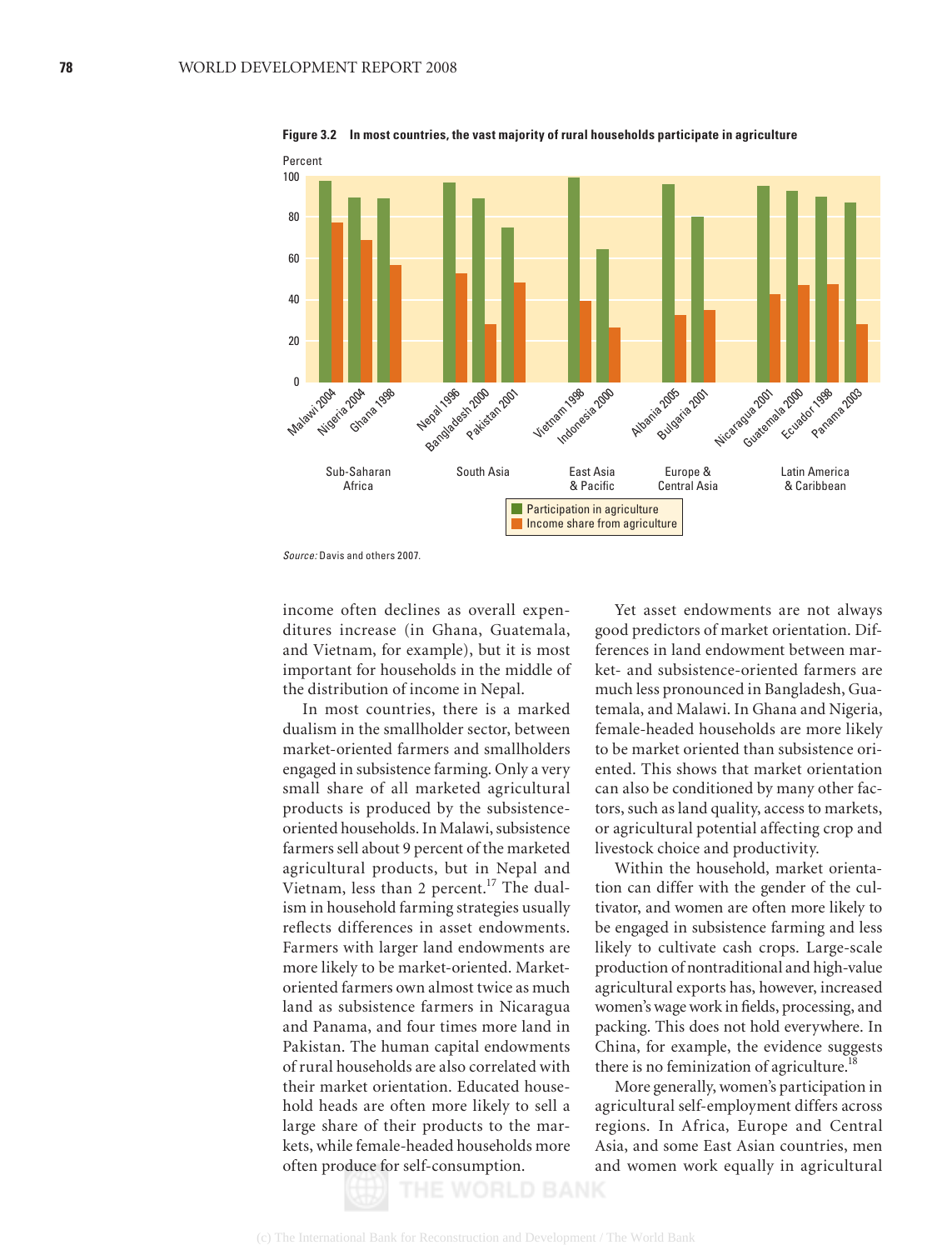

**Figure 3.3 Sources of income vary between poor and rich**

Source: Davis and others 2007.

Note: For each country, columns represent the bottom fifth to the top fifth of the expenditure distribution.

self-employment<sup>19</sup> (figure 3.4). In Mozambique, Rwanda, Uganda, and Egypt, women are even more likely to participate in agricultural self-employment. By contrast, in Latin America and South Asia, women reportedly work less in agricultural selfemployment. But in these regions, as well as in Africa, women have broadened and deepened their involvement in agricultural production in recent decades.<sup>20</sup> Yet many development policies continue to wrongly assume that farmers are men. The important role of women in agriculture in many parts of the world calls for urgent attention to gender-specific constraints in production and marketing.

### *Income diversifi cation and specialization in wage employment and nonagricultural self-employment*

Market-oriented smallholders can be highly successful in food markets and in the new agriculture. But for many smallholders, agriculture is a way of life that offers security and complements earnings in the labor market and from migration. Other rural households specialize in wage employment or nonagricultural self-employment. Households in prosperous agricultural

regions may diversify into nonagricultural activities to take advantage of attractive opportunities. Those in less-favored environments may shift into low-value nonagricultural activities to cope with the risks. Households with good asset endowments may seize remunerative opportunities in the nonfarm sector. Those lacking land or livestock may be driven into low-value nonfarm employment. Labor market income can also be important where population pressures on limited land resources are high or where seasonal income from farming is insufficient for survival in the off-season, possibly because of chronic rainfall deficits, prices, or diseases.<sup>21</sup>

Off-farm income can be important for both poor and rich households. Yet, the rich often dominate lucrative business niches. The poor, lacking access to capital, education, and infrastructure, are not the main beneficiaries of the more lucrative sources of nonfarm income. This is, in part, because of the differential access to highskill and low-skill jobs (chapter 9). Illiterate adults are more likely to be working in agricultural wage and self-employment. Literate adults are more likely to have nonagricultural wage jobs. And older cohorts are less likely to be working in nonagricultural wage employment than younger cohorts. $^{22}$ 

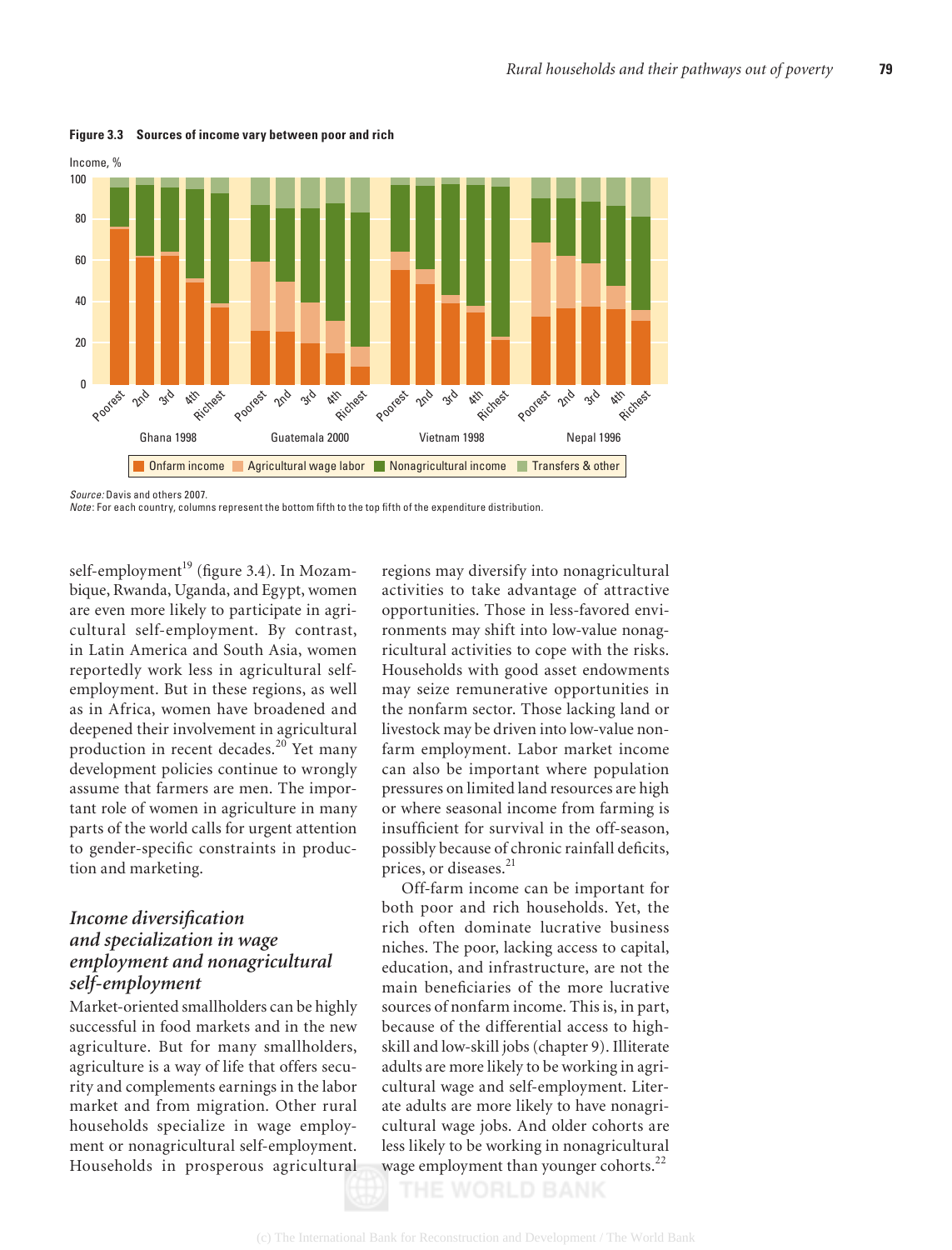

**Figure 3.4 Women's reported participation in agricultural self-employment relative to men's varies by region**

Source: Regional averages based on available household surveys for 66 countries (ages 15 to 64). Note: The omitted group includes individuals out of the labor force and individuals whose economic activity is not defined. Activity refers to the individual's reported principal activity. For a more detailed explanation, please see endnote 19 on page 272. See also WDR 2008 team 2007.

# *Exiting, coping, and acquiring capital through migration*

Where access to nonagricultural employment is limited or where the climate (or technology) prevents continual cultivation, seasonal migration can supplement income, smooth consumption, and protect household asset bases during the lean season. Laborers migrate seasonally to other regions in their own country, often attracted to large export crop estates that provide income in the off-season or during emergencies. They also migrate across borders, and a large part of south-south migration is seasonal. $^{23}$ 

Where migration is more or less permanent, income from migration depends on the success of the migrant and the reason for migration. So migration is not a guaranteed pathway out of poverty (chapter 9). Nor is it available to all. High migration costs often prevent the poorest-of-the-poor from migrating, or limit their migration to nearby areas, where the returns might be low.

Migration responds to income gaps between the origin and the destination. It can occur because people are pushed out of rural areas by negative shocks or a deteriorating resource base—or are pulled out by attractive employment opportunities elsewhere. In Chile, the local unemployment rate is positively correlated with out-migration, but the expansion of agricultural employment and jobs in agroprocessing slowed migration. Cohort analyses with population censuses between 1990 and 2000 for Ecuador, Mexico, Panama, and Sri Lanka suggest that people move out of localities that are more remote, with less infrastructure, and with poorer living conditions. Yet areas with high agricultural potential can also have high out-migration, as in Guatemala. Rural migrants often go abroad or to urban areas that offer better income opportunities. However, many choose to migrate to urban areas that are relatively close by or move to other rural areas (box  $3.3$ ).<sup>24</sup>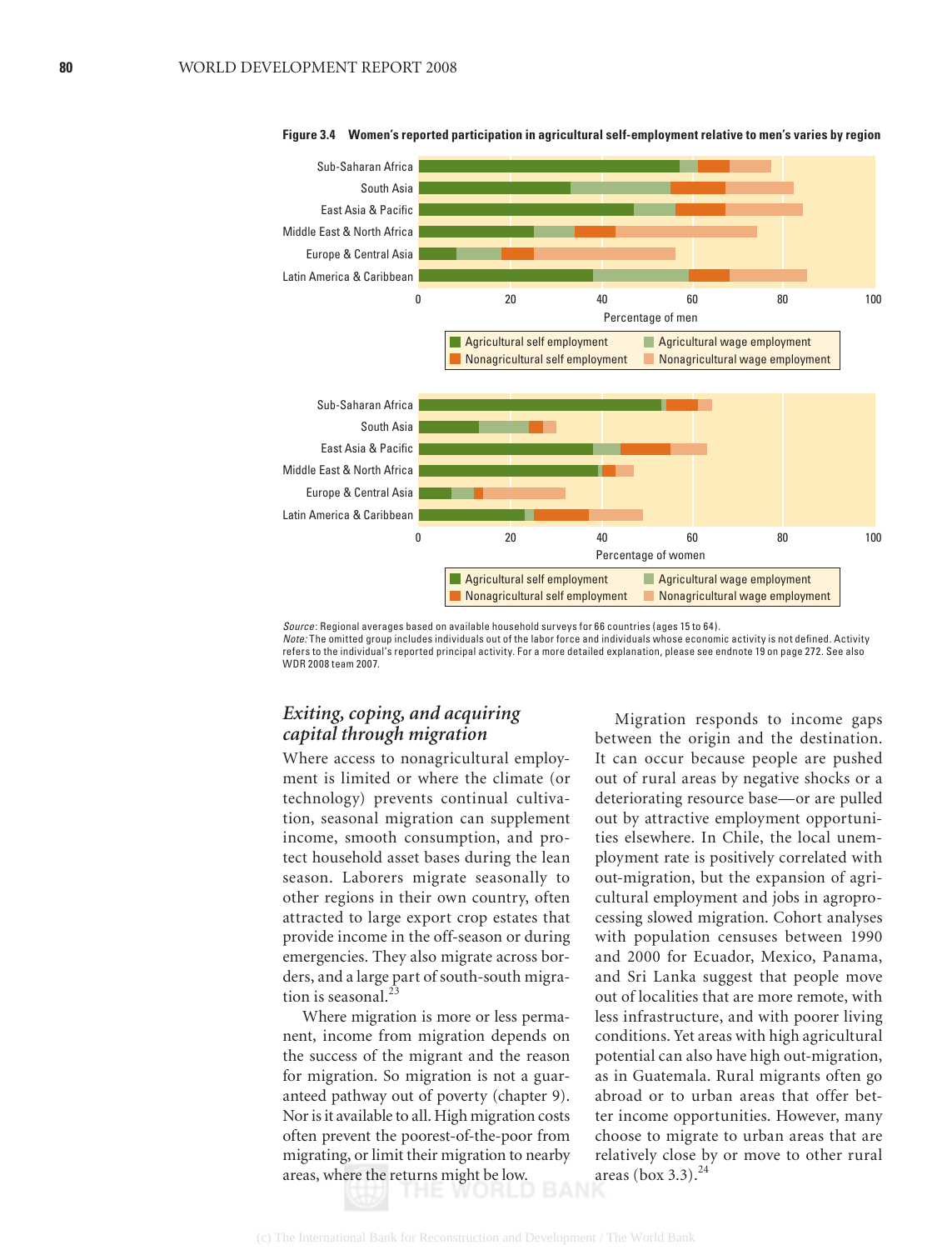# **BOX 3.3** *The challenge of drastic demographic changes from selective migration*

Migration can be an important source of remittance income (money sent home by household members who have left to find work), but it often drastically changes the composition of the rural population. This can pose its own challenges for rural development, because migration is selective. Those who leave are generally younger, better educated, and more skilled.<sup>25</sup> Migration thus can diminish entrepreneurship and education level among the remaining population.26 In addition to changing the skill and age composition of those staying behind, migration can change the ethnic composition of rural populations. Migration rates of indigenous populations are often lower, because they are attached to land as ancestral territories and because they may be discriminated against in labor markets. There are also clear gender differences in migration, but they differ across countries, even within the same region. International migration out of rural areas is male-dominated in Ecuador and Mexico, but female-dominated in the Dominican Republic, Panama, and the Philippines.<sup>27</sup>

Analyses of the population censuses of Brazil and Mexico illustrate some of the regularities. In Brazil between 1995 and 2000, rural men and women ages 20–25 were most likely to migrate, and young women migrated more than men (the first figure below). Illiterate individuals were least likely to migrate, and highly educated individuals were twice as likely to

**Almost a quarter of the 15–24 cohort from 1990 had left rural Mexico by 2000**





Source: Buck and others (2007)), from information in the 10 percent sample of Mexico census (1990 and 2000). Note: Columns represent the same cohort of people observed in the 1990 and 2000 censuses with a 10-year difference in age. The population reported for 1990 is corrected for location and age-specific mortality rate during the decade. The residual change is thus due to net out-migration.

migrate. People at all education levels moved to both urban and rural areas, but the highly educated were much more likely to move to out-of-state urban centers (see figure below).

Almost a quarter of those ages 15–24 in 1990 had left rural Mexico by 2000, migrating to urban centers or abroad (see the figure above). Among the older cohorts, migration was also high, reaching 6–12 percent. Rural emigration is much more common among Mexican men

than women (27 percent versus 21 percent) and among nonindigenous than indigenous (25 percent versus 18 percent). Until 2000 women were more prone to migrate to semiurban and urban centers within the country, and men to the United States. Indigenous migration has its own dynamics, responding to seasonal agricultural cycles within Mexico, though international migration among indigenous groups steadily increased in the 1990s.

**Young Brazilian women migrate more than young men—and the less educated migrate less**



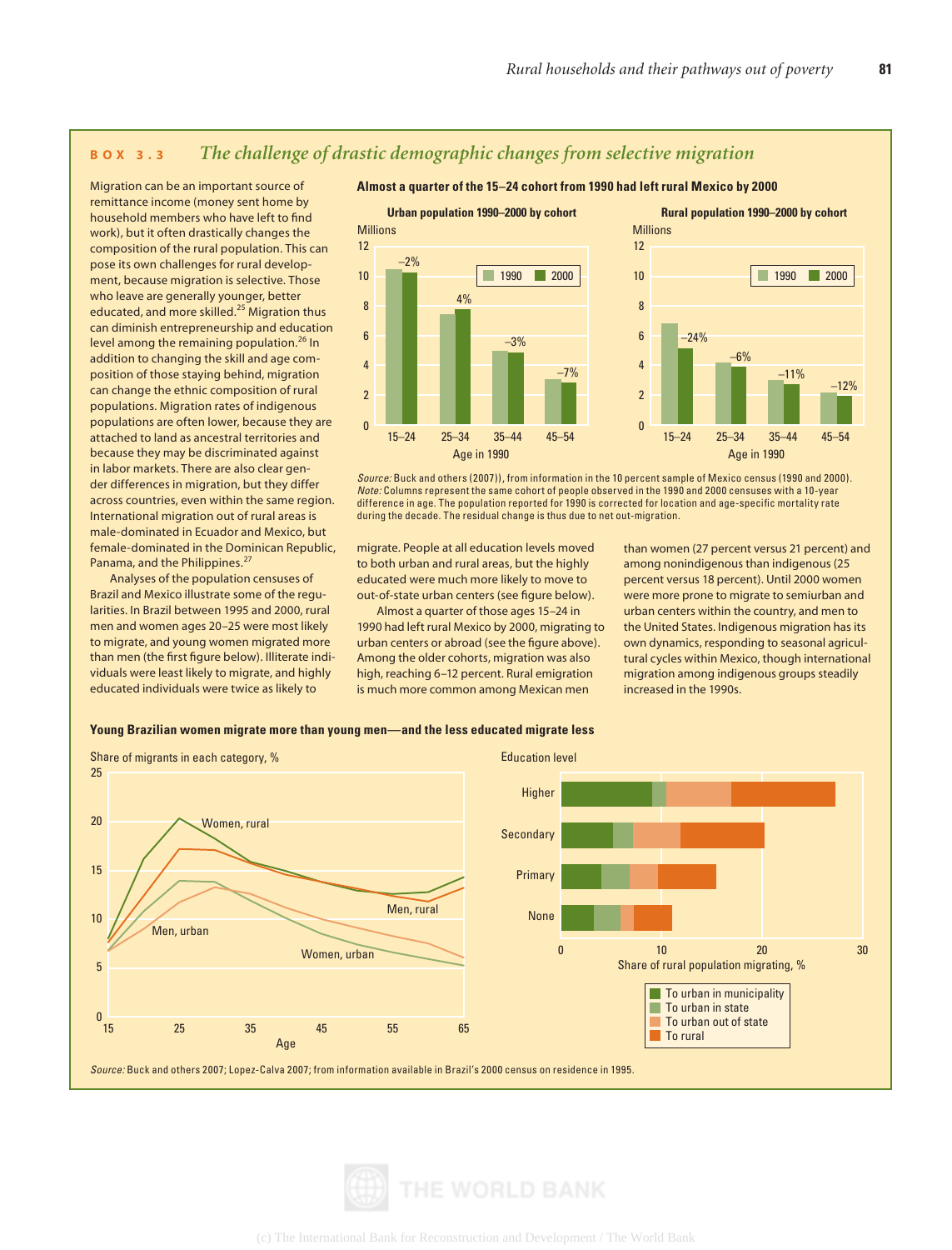Income from remittances sent by former household members often increases the land, livestock, and human capital base of rural household members who stayed behind. Remittances can also offset income shocks, protecting households' productive asset base. Evidence from the *Oportunidades*  program in Mexico suggests that public transfers can similarly lead to investments in productive activities and risk coping.<sup>28</sup>

Private and public transfers account for a surprisingly large share of rural income, particularly in transforming and urbanized economies. In some countries there have been major increases in transfers. In Bulgaria, households became more dependent on public transfers as government spending on social protection rose to offset economic hardships. In Brazil and Mexico, conditional cash transfers have become important for rural household income and are major contributors to rural poverty reduction.

Urban-to-rural migration highlights agriculture's role as a safety net, showing that many urban residents are still part of a broader rural kinship network. During the 1997 financial crisis in Indonesia and Thailand, and during the early transition years in the Caucasus and Central Asia, reverse migration helped people deal with economic shocks. There is also evidence of return migration in parts of Africa, related to economic shocks and AIDS. Agriculture thus provides "farm-financed social welfare" when public welfare services are deficient or nonexistent.<sup>29</sup>

# **Household behavior when markets and governments fail: rational, despite appearances**

Rural men and women determine their livelihood strategies in a context of failed markets. Many markets in rural settings do not support efficient outcomes because of high transaction costs, insufficient and unequal access to information, imperfect competition, externalities, and state failures to provide public goods. With such market and state failures, initial asset endowments affect the efficiency of resource use and thus the well-being of households.

Living in a poor area can itself be a causal factor in perpetuating poverty because of geographical externalities.<sup>30</sup> The strategies of rural households are conditioned by the agricultural potential and natural resources available in their environment (chapter 2). Recent work on the geography of poverty sheds light on how these factors relate to household strategies and rural poverty (see focus A). Population density and access to markets, strongly correlated with transaction costs and asymmetric information, also determine household strategies. With good information, farmers are more equipped to make relevant decisions and learn about additional diversified employment opportunities. New information technologies can help address some of these information disadvantages (chapter 7).

When market failures coincide, households need to consider their consumption needs in making production decisions, and vice versa. This can explain many aspects of rural households' livelihood strategies, including some that might otherwise appear irrational.<sup>31</sup> Consider a few examples.

Farm households that produce food and cash crops will not always be able to respond to an increase in the price of the cash crop. When transaction costs in food markets are high and labor markets function imperfectly, a household might not be able to employ more labor to increase cash-crop production while maintaining the necessary food production for its own food security.<sup>32</sup> It is thus confined to responding to price incentives through technological change or more use of fertilizer, but capital market imperfections can limit these possibilities. As a result, the response to price incentives in cash crops is often limited, shrinking the benefits from price and trade policies that increase producer incentives (chapter 4).<sup>33</sup>

Market imperfections, combined with differences in asset endowments, including social capital, can also shed light on technology adoption (chapter 7). Evidence from Ghana, India, and Mozambique suggests that social learning may be important for adopting new technologies. Farmers' decisions are influenced by the experiences of farmers in their social networks, which

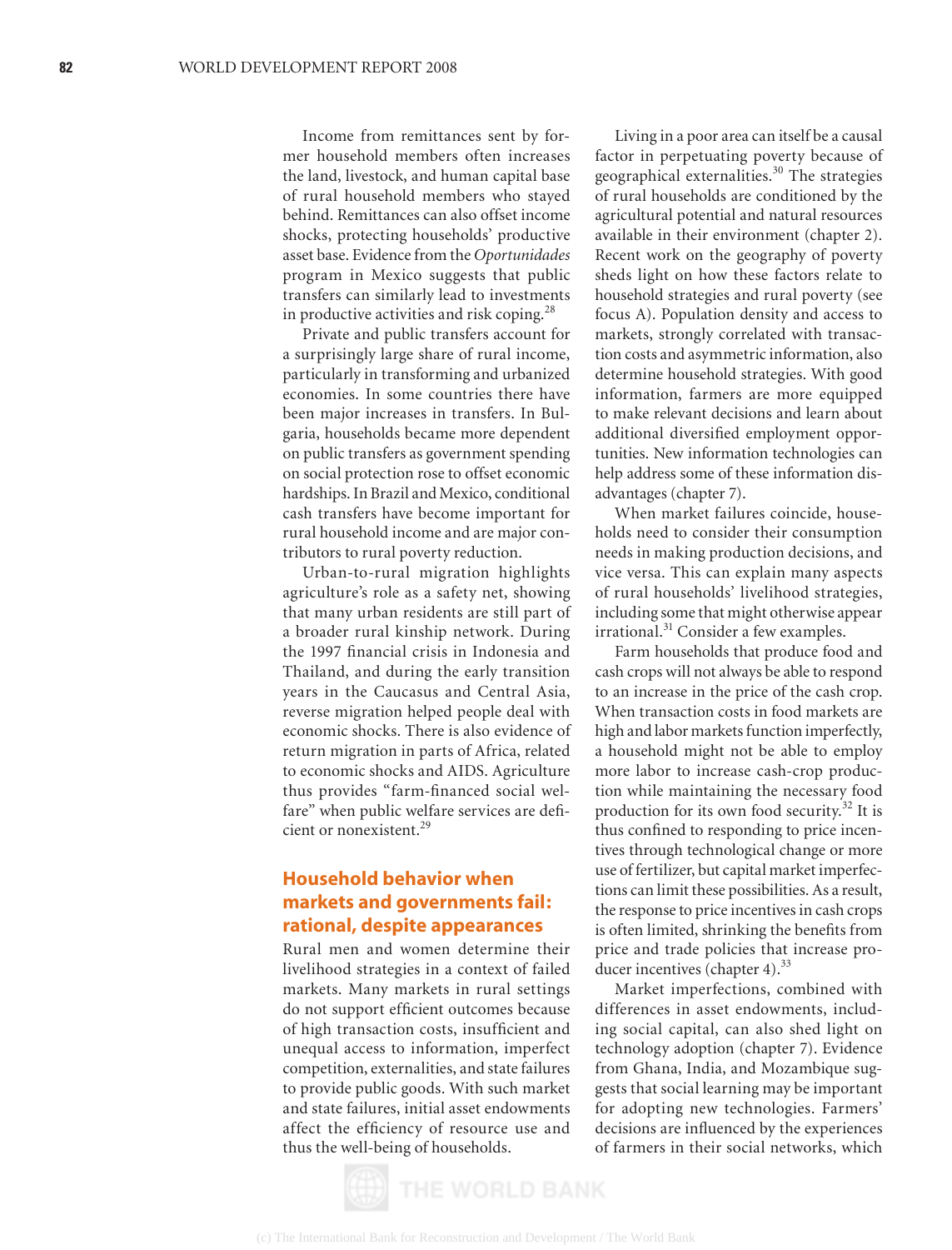can help reduce asymmetric information on the new technology. New technologies often involve uncertainties about appropriate application or suitability for a particular environment. Consequently, adoption patterns can be slow, as individual farmers gain from waiting and learning from others' mistakes. Sometimes all farmers can deem the evaluation costs too high or uncertain, choosing to stay with the status quo, behavior that can appear inefficient to an outsider. Recent evidence from Kenya suggests that households might also have a saving commitment problem and thus do not put money aside after the harvest to buy fertilizer for the next season, another explanation for the limited adoption of otherwise profitable strategies.<sup>34</sup>

The household is the domain of complex interactions of cooperation and power plays. A woman's power is affected by her participation in economic activity, which itself depends on her asset endowment (including human capital) and her access to the household's assets. Intrahousehold differences in control over assets and cash can thus affect cultivation and technology decisions, as well as a household's market orientation. A study in southern Ghana found that soil fertility, tenure security of plots, and participation in the credit market were lower for women than for men; consequently, women were much less likely to plant pineapples than men. Pineapples were more profitable than the subsistence crops that women tended to cultivate. Evidence from Burkina Faso suggests that output of crops grown by both men and women could increase by 6 percent if some labor and manure were reallocated to women's plots.<sup>35</sup>

To the extent that these factors prevent households from maintaining soil fertility or otherwise adopting sustainable practices, they can have important repercussions for natural resource management. Unsustainable outcomes can also be the result of collective action problems, with the "tragedy of the commons" looming where household livelihoods depend on open access to resources (chapter 8). Empirical evidence suggests, however, that cooperative resource management often emerges in such settings.<sup>36</sup>

In many cases, collective action alone cannot correct market failures; that is a crucial role for policies and the state. Yet in many developing countries, the state has failed to play this role. To the contrary, many policies have been detrimental to rural households' livelihoods. Taxation of the agricultural sector, policy biases favoring large farms, and failure to provide education and health services severely constrain the potential of rural households to pull themselves out of poverty through the farming pathway. Reversing such policies can enhance existing household strategies or open the potential for new and successful ones.

### *Mutual infl uence of household strategies and social norms*

Social norms often have a strong influence on household strategies and on the roles of men and women in the household. In Côte d'Ivoire, social norms not only dictate that food crops should be grown by women and cash crops by men, but also influence the use of profits from different crops for household expenditures.<sup>37</sup> Social norms often dictate that most of the childrearing, cooking, and household chores are the responsibilities of women, limiting their potential to take advantage of new farming, labor, or migration opportunities, reinforcing inequalities. Or increased labor force participation by women, combined with these traditional roles at home, mean much longer workdays for women than for men.

Yet in some contexts women's wage jobs, and the income they generate, can shift the balance of power and work inside the house. Women's employment in the growing export flower industry in Ecuador increased the participation of men in housework.38 Traditional time allocation patterns can also be affected when households move to more market-oriented cash crop production. Gender divisions between crops can shift with new technology, as occurred with rice growing in The Gambia. In Guatemala, labor shortages associated with high-value export production forced women to reduce the time they devoted to independent income-producing activities

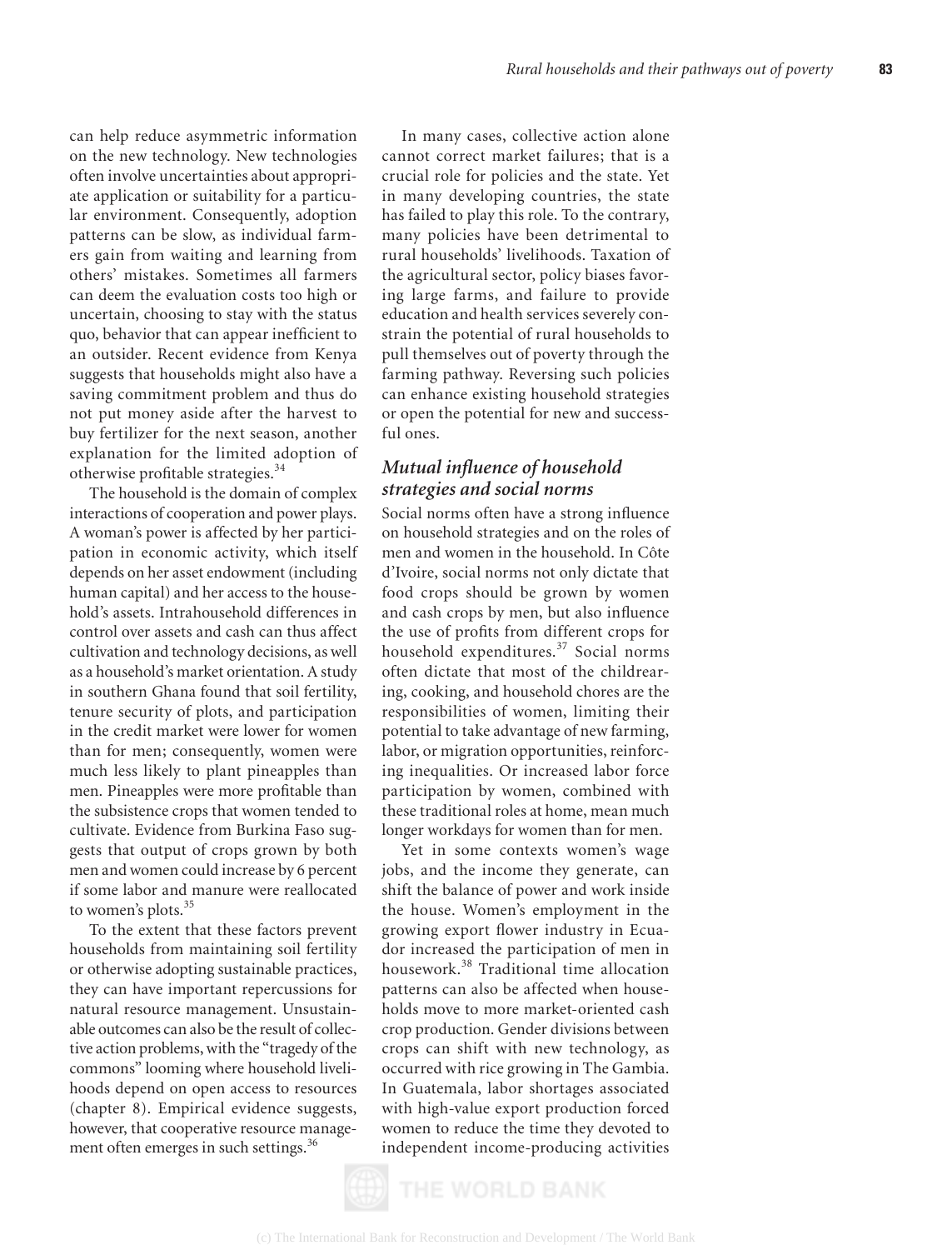or to cultivating crops under their own control. Labor constraints also encroached on the time that women could allocate to food crops. Where men control income from cash crops, power imbalances in the household can be reinforced when new market opportunities open.39 Shifts in household strategies that might lead to pathways out of poverty are not gender neutral.

# **Rural household asset positions: often low and unequal**

Household asset positions determine household productivity. More generally, household asset endowments condition livelihood strategies. Education and health status affect a person's potential to engage in high-value nonfarm jobs as well as the returns on agriculture. Education might facilitate learning about new technologies, and given the physical intensity of most agricultural labor, health and nutrition can affect agricultural productivity. The size and quality of landholdings condition crop and technology choices and the potential of producing marketable surplus. Households without any access to land are excluded from the farming pathway. Owning work animals can affect the timing of cultivation practices. And livelihood strategies rely on social networks for trust, social learning, and collective action.

#### **Figure 3.5 Rural-urban gaps in educational attainment are large**



#### Source: WDR 2008 team.

Note: Average education levels for adult populations, 25–64 years old, for countries in each region. Calculations based on 58 countries (excluding China and India) with recent household survey data with information on years of education, weighted by 2000 population. See Background Note by WDR 2008 team (2007) for details.

Lacking a minimum asset endowment can thus trap households in long-term poverty. The asset endowments of many rural households have been low for generations, explaining the persistence of rural poverty, and the tighter asset squeeze on many smallholders challenges their survival. Increasing the asset base of the poor is a major challenge for policy makers in implementing an agriculture-for-development strategy.

#### *Human capital endowments*

Rural households' human capital endowments tend to be dismally low. Rural-urban gaps in educational attainment and health outcomes remain large in most regions. Regional averages for Sub-Saharan Africa, South Asia, and the Middle East and North Africa show that rural adult males have about 4 years of education, and rural adult females have 1.5 to 4 years (figure 3.5). Only in Europe and Central Asia are education levels notably higher. Inequality in access to education by ethnic group is also high in many countries. Differences between rural and urban areas are even larger, with adult males in rural Africa and Latin America having about 4 years less education than their urban counterparts  $(figure 3.5)$ .

In some countries, such as Mexico, adult education programs have boosted rural literacy rates. In many countries school enrollment rates have increased considerably over the last decade. Yet differences in school attendance for children by wealth categories and ethnic groups remain large, and gender differences are still significant in most countries. In Latin America, the returns to education were lower for indigenous groups. Moreover, the quality of education is often drastically lower in rural areas (chapter 9).<sup>40</sup>

Access to quality health services is also much lower in rural areas. In many countries the imbalance between rural and urban areas in skilled health workers is extreme. In Africa only half the rural population has access to improved water or improved sanitation, and in Asia only 30 percent.41 Poor health reduces agricultural productivity, and some agricultural prac-

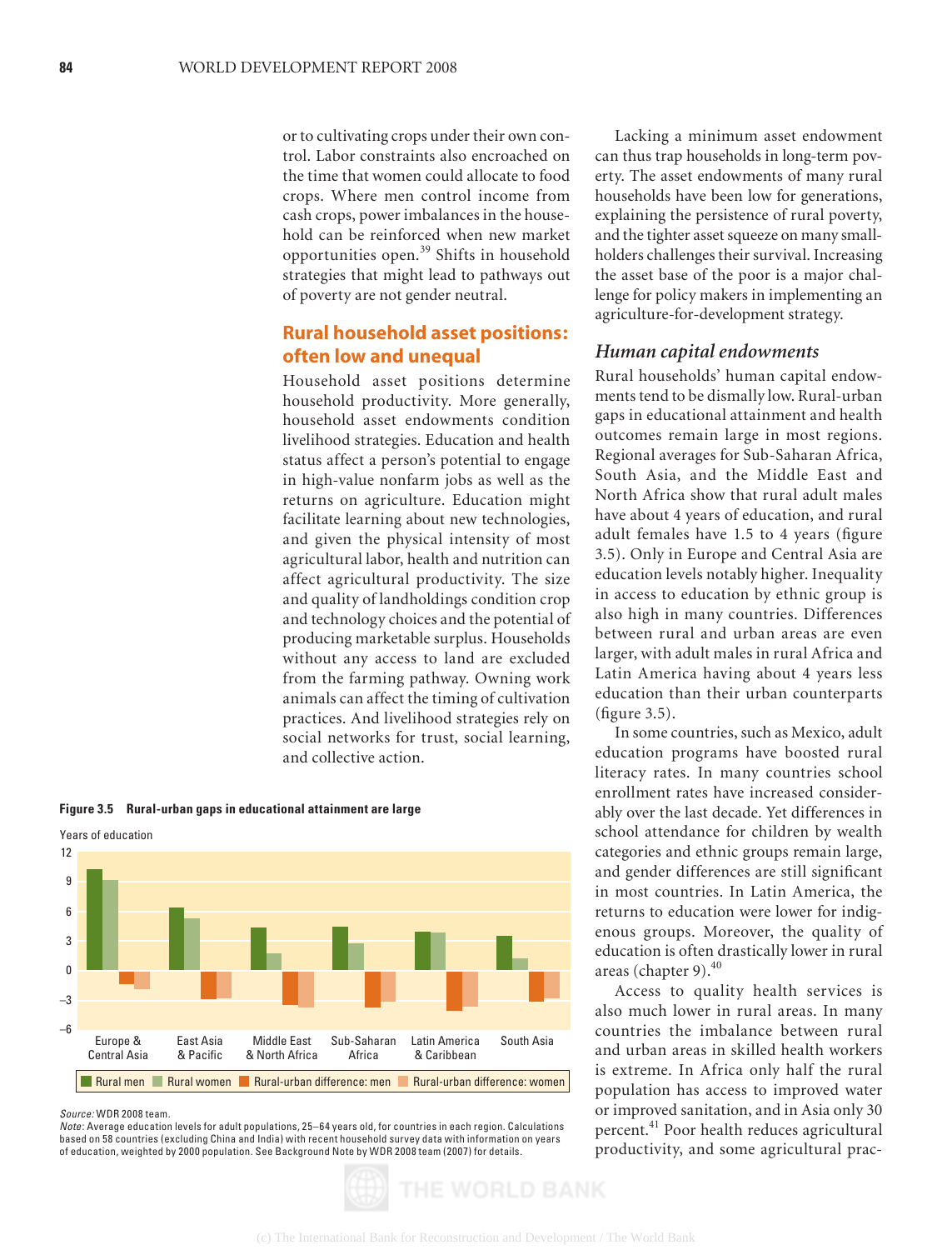tices contribute to health problems such as malaria, pesticide poisoning, and zoonotic diseases (see focus H).

AIDS takes a heavy toll on rural populations in Africa, with mortality among young adults rising sharply. Life expectancy is declining in many countries—in Malawi, for example, from 46 years in 1987 to 37 years in 2002. HIV incidence early in the epidemic is often higher for the educated, decimating human capital.<sup>42</sup> AIDS also reduces adults' capabilities to work, diverts the labor of others to caregiving, and breaks the intergenerational transmission of knowledge. All these factors can result in reduced agricultural production. Evidence from rural Kenya suggests that antiretroviral treatment can sustain the adult labor force, leading to less child labor and better child nutrition outcomes.<sup>43</sup>

AIDS can also severely affect the demographic profile of rural populations through the direct effects on mortality and through migration that helps people cope. In its 2003 *World Health Report,* the World Health Organization (WHO) (2003) reported a shift of orphans to rural areas.<sup>44</sup> Analysis based on population censuses suggests that African countries with high HIV prevalence (Botswana, Swaziland, and Zimbabwe) have higher dependency ratios than would be predicted for their level of development.<sup>45</sup> These changes in rural household composition are likely to affect household income strategies, as well as the potential of rural households to benefit from agricultural and rural growth. The changes also have implications for the role of subsistence farming for household survival (box 3.4).

### *Land pressures and the persistence of bimodal land distributions affect household landholdings*

As land gets divided through inheritance in a growing population, farm sizes become smaller. In India the average landholding fell from 2.6 hectares in 1960 to 1.4 hectares in 2000, and it is still declining. Panel data that followed household heads and their offspring in Bangladesh, the Philippines, and Thailand over roughly 20-year periods show declines in average farm sizes and increases in landlessness. In many high-population-density areas of Africa, average farm sizes have also been declining. Such land pressure in economies still heavily reliant on agriculture is a major source of rural poverty, and it can also produce social tensions contributing to civil conflict. $46$  This is true even if the division of landholdings may have an equalizing effect, as the declining land Gini coefficients (less inequality) for India, Malawi, and Tanzania suggest (see table 3.3).

By contrast, agricultural land is still expanding in some African and Latin American countries, and farm sizes are increasing (table 3.3 and chapter 2). In cashcropping regions of Mozambique, such area expansion was found to reduce poverty.<sup>47</sup> Greater access to land for the rural poor, particularly where off-farm income and migration opportunities are lacking, is a major instrument in using agriculture for development.

In Latin America and some countries of Africa and South Asia, unequal land access is often perpetuated through social mechanisms—leaving many households, often ethnic minorities or indigenous people, without access to land or with land plots too small to meet their needs. Most of the land is in large farms, while most farms are small.<sup>48</sup> This bimodal pattern has been increasing in Brazil over the last 30 years, where the number of medium-size farms declined while the numbers of both small and very large farms increased. Small farms control a declining share of the land, while large farms control a growing proportion (figure 3.6). In Bangladesh the number of farms doubled in 20 years, and the number of farms smaller than 0.2 hectares increased more than proportionally—but most of the land is in larger farms.<sup>49</sup> Moreover, a large share of rural households in these regions do not have any access to land.<sup>50</sup> Land concentration thus contributes to the asset squeeze on smallholders and landless households.

Mechanisms that perpetuate land inequality include segmented land markets when property rights are insecure,

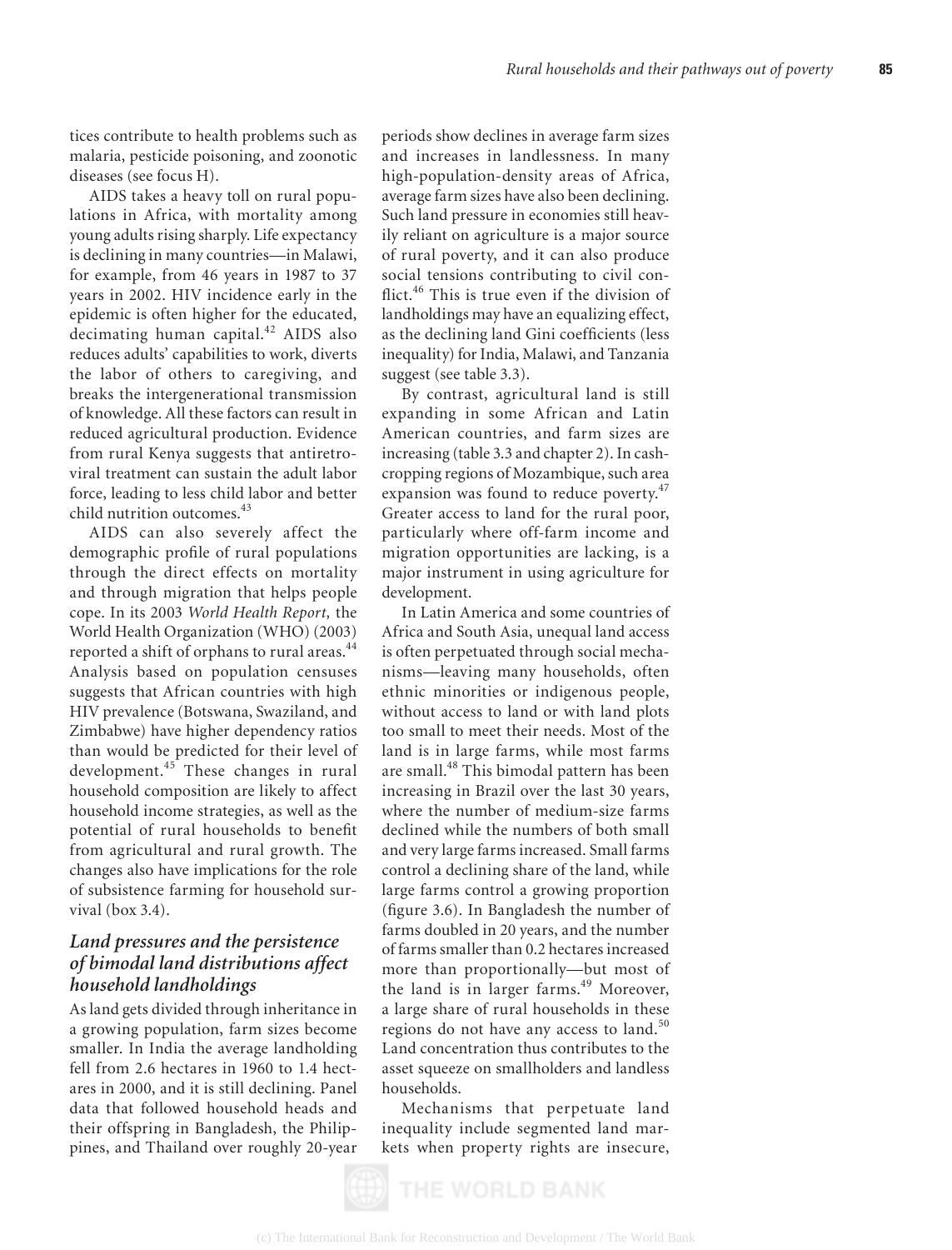# **BOX 3.4** *Returning to the farm in Zambia—subsistence agriculture, AIDS, and economic crisis*

Cohort analysis with the Zambia census data sheds light on changes in the age composition of the urban and rural populations in a country with high HIV prevalence rates.

The most striking observation is the high mortality rate between 1990 and 2000. Because international migration is very low, the declining size of each cohort, indicated

**Following 1990 population cohorts to 2000 shows high mortality rates, particularly among young adults**



Source: WDR 2008 team, based on Zambia population census.

Note: Columns represent the same cohort of people observed in the 1990 and 2000 censuses with a 10-year difference in age. The attrition between the two observations includes both net out-migration and death. Ages refer to cohort ages in 1990.

**Migration patterns have reversed, with a recent increase in rural-to-urban migration**

100 1990 2000 **Thousands** 35–44 45–54 Age in 1990 **Population 1990–2000 by cohort born urban, rural now Population 1990–2000 by cohort born rural, urban now** 100 1990 2000 **Thousands** 35–44 45–54 Age in 1990 200  $5 - 14$   $15 - 24$  $\mathbf{0}$ 300 200 5–14 15–24 25–34  $\mathbf{0}$ 300

Note: Columns represent the number of people from the same cohort of age and born in urban (rural) areas that lived in rural (urban) areas in 1990 and 2000. The difference between the two observations includes both migration and death.

by the attrition rates in both urban and rural areas, indicates high mortality.

In urban Zambia, large population declines have occurred across all age groups, except the youngest. This contrasts with rural Zambia, where declines are especially large among young adults (19 percent for those 15–24 in 1990), indicating high mortality rates for this group.51 Similar population analysis also suggests higher mortality rates among the literate population, confirming trends observed elsewhere in Africa.

Economic shocks that induced domestic migration help explain the differences between rural and urban patterns. In 2000 many more rural residents, of all age groups, reported having moved from the urban areas. By contrast, fewer urban residents had rural origins, particularly among older age groups (figure below). This indicates that net migration reversed from rural-to-urban in 1990 to urban-to-rural in 2000. Rural-to-urban migration slowed considerably between 1990 and 2000, but urban-to-rural migration increased. These patterns have been linked to the dearth of employment opportunities in towns and cities and the stagnation in the (largely urban) copper mining industry triggered by a global slump in copper prices.

Another explanation of the rural-urban differences in attrition rates among adults is return migration by HIV-affected people. A higher proportion of rural households has elderly household heads (12.9 percent versus 4.8 percent in urban areas). These households rely more on subsistence agriculture and have considerably less access to income from nonfarm sources, including transfers, than other rural households. The majority of the rural elderly households have (AIDS) orphans living with them (on average, 0.8 orphans per elderly rural household).

*Source:* Potts 2005; World Bank 2005p; calculations of WDR 2008 team, based on Zambia population census.

and unequal access to capital and other input or output markets. More generally, the inequality in many rural societies is perpetuated by elite capture in public services; intergenerational transfers of poverty through low education, ill health, and poor nutrition; and a deeply entrenched culture of poverty (box 3.5). $52$ 

Women's access to land is often limited by unfavorable marital and inheritance laws, family and community norms, and unequal access to markets. Women are less likely to own land, and female landowners tend to own less land than men. Evidence from a sample of Latin American countries shows that only 11 to 27 percent of all landowners are women. In Uganda women account for the largest share of agricultural production but own only 5 percent of the land, and they often have insecure tenure rights on the land they use.<sup>53</sup>

Country examples shed light on some of the underlying mechanisms. Until a recent law change, a woman in Nepal could not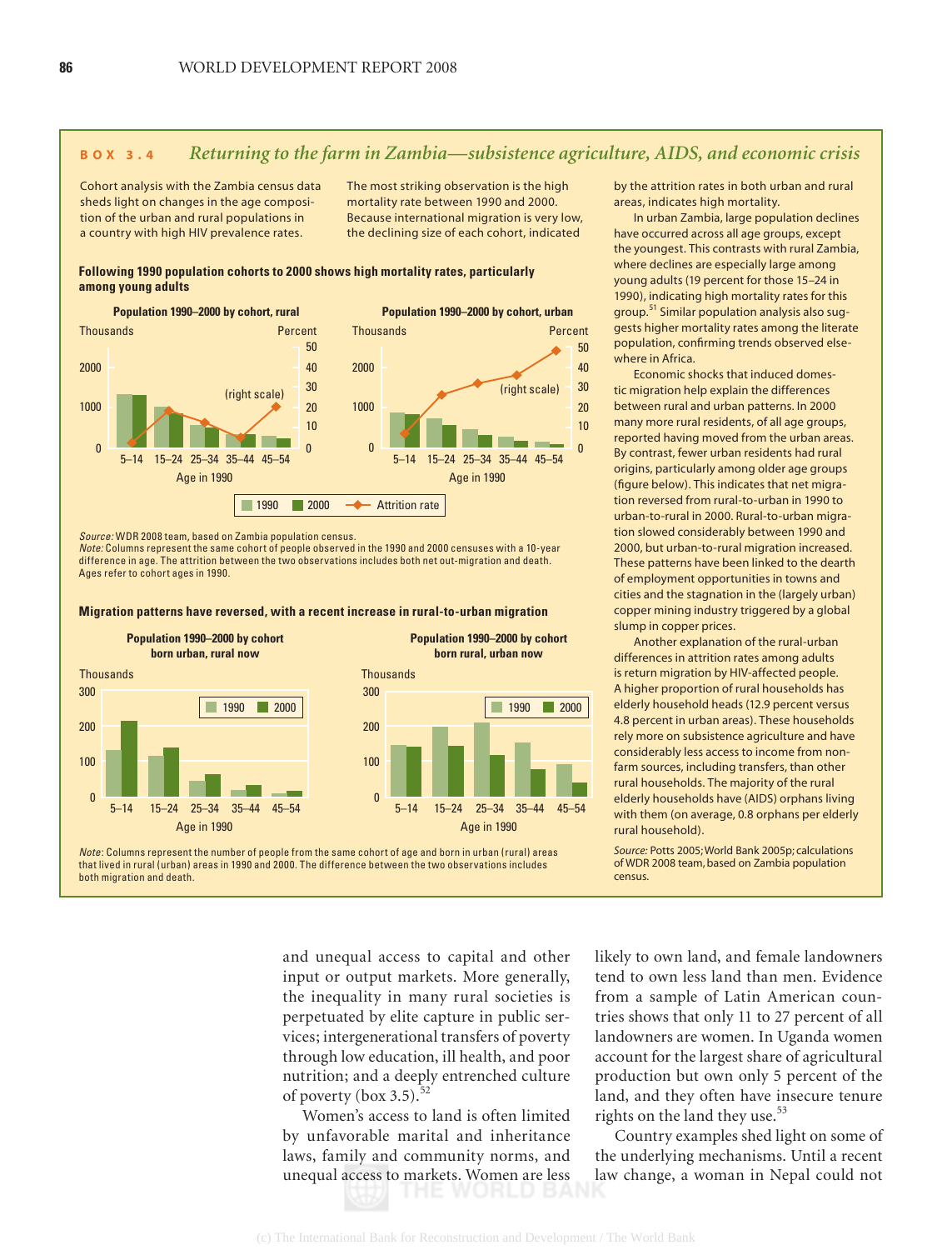|                                           |               |              | <b>Land distribution</b><br>(Gini) |              | <b>Average farm size</b><br>(hectares) | <b>Change in</b><br>total number | <b>Change in</b>            | <b>Farm size</b>                |
|-------------------------------------------|---------------|--------------|------------------------------------|--------------|----------------------------------------|----------------------------------|-----------------------------|---------------------------------|
| <b>Country</b>                            | <b>Period</b> | <b>Start</b> | <b>End</b>                         | <b>Start</b> | <b>End</b>                             | of farms<br>$\frac{0}{0}$        | total area<br>$\frac{0}{0}$ | definition<br>used <sup>a</sup> |
| <b>Smaller farm size, more inequality</b> |               |              |                                    |              |                                        |                                  |                             |                                 |
| Bangladesh                                | 1977-96       | 43.1         | 48.3                               | 1.4          | 0.6                                    | 103                              | $-13$                       | Total                           |
| Pakistan                                  | 1990-2000     | 53.5         | 54.0                               | 3.8          | 3.1                                    | 31                               | 6                           | Total                           |
| Thailand                                  | 1978-93       | 43.5         | 46.7                               | 3.8          | 3.4                                    | 42                               | 27                          | Total                           |
| Ecuador                                   | 1974-2000     | 69.3         | 71.2                               | 15.4         | 14.7                                   | 63                               | 56                          | Total                           |
| <b>Smaller farm size, less inequality</b> |               |              |                                    |              |                                        |                                  |                             |                                 |
| India                                     | 1990-95       | 46.6         | 44.8                               | 1.6          | 1.4                                    | 8                                | $-5$                        | Total                           |
| Egypt                                     | 1990-2000     | 46.5         | 37.8                               | 1.0          | 0.8                                    | 31                               | 5                           | Total                           |
| Malawi                                    | 1981-93       | 34.4         | $33.2^{b}$                         | 1.2          | 0.8                                    | 37                               | $-8$                        | Cultivated                      |
| Tanzania                                  | 1971-96       | 40.5         | 37.6                               | 1.3          | 1.0                                    | 64                               | 26                          | Cultivated                      |
| Chile                                     | 1975-97       | 60.7         | 58.2                               | 10.7         | 7.0                                    | 6                                | $-31$                       | Agricultural                    |
| Panama                                    | 1990-2001     | 77.1         | 74.5                               | 13.8         | 11.7                                   | 11                               | $-6$                        | Total                           |
| Larger farm size, more inequality         |               |              |                                    |              |                                        |                                  |                             |                                 |
| <b>Botswana</b>                           | 1982-93       | 39.3         | 40.5                               | 3.3          | 4.8                                    | $-1$                             | 43                          | Cultivated                      |
| <b>Brazil</b>                             | 1985-96       | 76.5         | 76.6                               | 64.6         | 72.8                                   | $-16$                            | $-6$                        | Total                           |
| Larger farm size, less inequality         |               |              |                                    |              |                                        |                                  |                             |                                 |
| Togo                                      | 1983-96       | 47.8         | 42.1                               | 1.6          | 2.0                                    | 64                               | 105                         | Cultivated                      |
| Algeria                                   | 1973-2001     | 64.9         | 60.2                               | 5.8          | 8.3                                    | 14                               | 63                          | Agricultural                    |

#### **Table 3.3 Changes in farm size and land distribution**

Sources: Anríquez and Bonomi (2007). Calculations based on agricultural censuses.

a. Total land area, agricultural (arable) land area, or cultivated (planted) crop area.

b. Inequality obtained from the Malawi 2004/05 household survey.



**Bangladesh**

#### **Figure 3.6 Farm size distributions are often bimodal**









Source: Estimations based on agricultural census (Anríquez and Bonomi 2007). Note: Farm size in log scale.

1977

1996

0.1 1

Farm size, hectares (log scale)

10

 $\mathbf{0}$ 

0.01

Percent of land

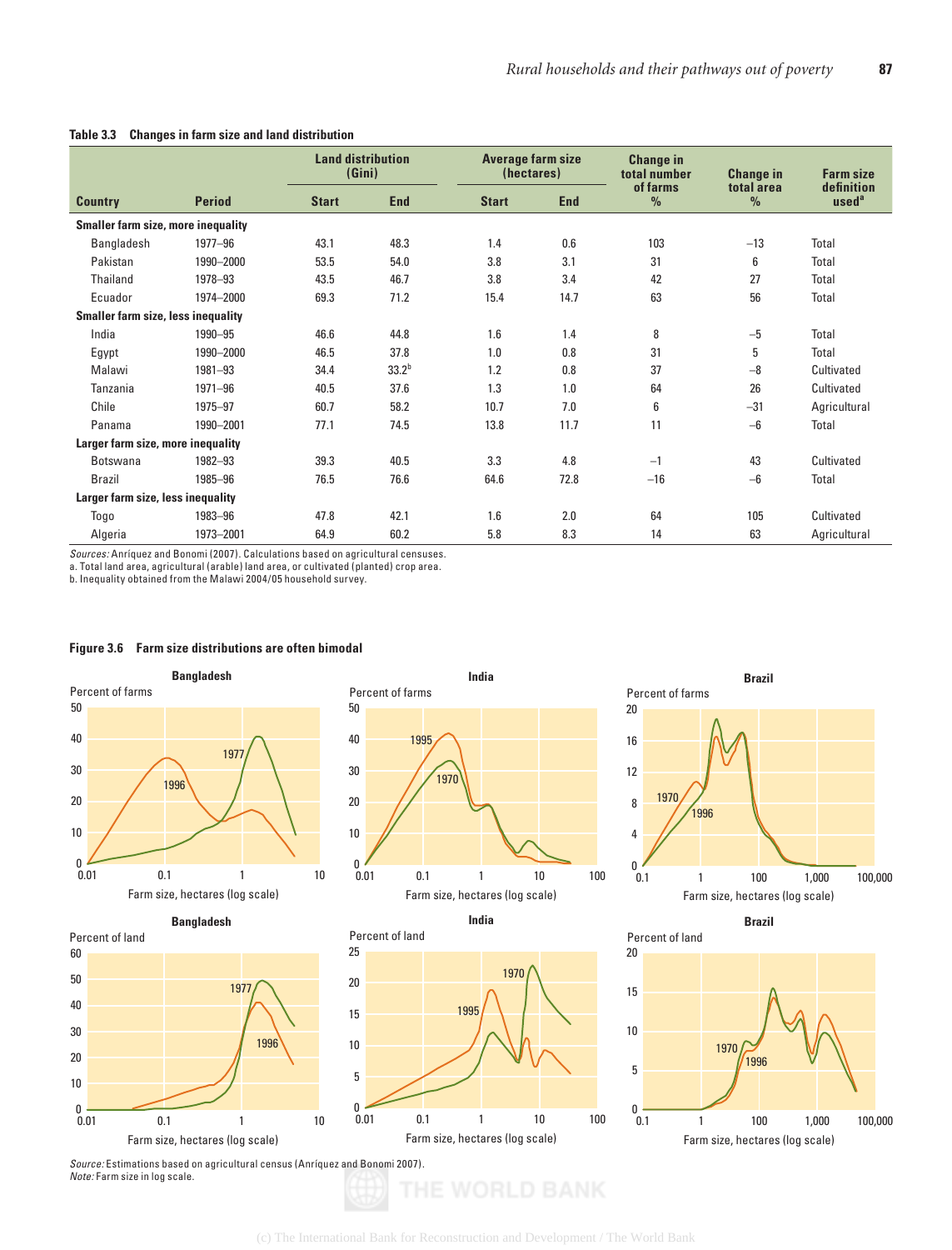### **BOX 3.5** *New technologies and positive discrimination policies reduce social inequalities in India*

Inequalities across cultural, social, and ethnic groups often reflect differences in access to economic opportunities. Consider the persistence of caste-based inequalities in the Indian economy. Members of underprivileged "scheduled" castes and tribes typically live in subhabitations of a village, geographically distinct from the main village. Residential segregation means that the public goods consumed by members of scheduled castes and tribes—such as sanitation facilities, drinking water, local roads, and even schools—are distinct from those consumed by better-off castes and are generally of very poor quality.

Governments can reduce inequalities by targeting funds toward areas populated by the poor. Indeed, many Indian government programs require funds to be spent on scheduled-caste habitations. Recent research suggests that such mandates ensure a higher level of investment in poor habitations. However, it also shows that these policies cannot significantly reduce the prevailing bias of village governments to devote far more resources to the main village complexes.

India's recent shift to the *panchayat* system of local government includes reserved council seats for women and members of scheduled castes and tribes. The new emphasis on participatory and community approaches has created possibilities for marginal groups to gain power, challenging cultural norms while shifting structures of traditional authority.

New technologies that link villages with world production, consumption, and governance further reduce the dependence on traditional norms. Television and communications have changed rural consumer preferences. Technological changes in agriculture, information technologies, trade, and transportation have expanded opportunities for many rural people. The access to new knowledge does not necessarily correlate with traditional social hierarchies, so it can help break the traditional inequality traps. But it can also lead to new inequalities as access to information and capital come to matter more than traditional norms.

*Sources:* Kochar 2007; Rao 2007.

inherit land from her parents. In Malawi widows can lose their land from land grabbing by the husband's family. Women's land rights under customary tenure regimes are also much weaker than men's. Evidence from Ghana suggests that shifts to individual ownership in such contexts can sometimes strengthen women's land rights. Yet in other cases, titling programs, by conferring titles to the male household head, contribute to the breakdown of customary systems that helped guarantee married women's access to land.<sup>54</sup>

## *Livestock: a key asset for the poorest, particularly in arid and semiarid settings*

Livestock is often the largest nonland asset in rural household portfolios. In Burkina Faso and Ethiopia, livestock accounts for more than half of rural households' wealth. In arid and semiarid settings of Africa and Asia, livestock can offer the only viable household agricultural strategy (box 3.6). In

such contexts, household welfare depends on herd size and the shocks that might affect it. The rapidly growing demand for livestock products in developing countries reinforces the value of livestock as part of household asset portfolios and its potential to reduce poverty.<sup>55</sup>

In 14 countries analyzed, the majority of rural households own some livestock, with shares above 80 percent in Albania, Ecuador, Nepal, and Vietnam. Even among the poorest households, more than 40 percent own livestock, except in Pakistan. Many livestock holdings consist of small animal species; fewer than 40 percent of rural households own cattle. The share of livestock owned by the top fifth of livestock holders varies between 42 percent and 93 percent, showing that livestock holdings tend to be quite unequal. Indeed, these inequalities are similar to those for landholdings.<sup>56</sup>

# *Differential access to formal and informal social capital*

Membership in formal and informal organizations—and in community or ethnic networks—is a major asset of the rural poor, important for access to input and output markets, insurance, trust in transactions, and influence over political decisions. Social networks can also foster technology adoption through social learning. Exclusion from such networks can severely limit the choices of many, and the poorest are most likely to be excluded. Social capital is not only important for farmers; it also determines opportunities in the nonagricultural sectors (for traders or for job referrals) and for migration. For agricultural workers in (often isolated) large estates in Sri Lanka and elsewhere, the lack of networks is a major constraint on upward mobility.<sup>57</sup>

Producer organizations can be part of the social capital of many smallholders, contributing to smallholder competitiveness. Between 1982 and 2002, the proportion of villages with a producer organization rose from 8 percent to 65 percent in Senegal and from 21 percent to 91 percent in Burkina Faso. Overall, 69 percent of Senegal's rural households and 57 percent of Burkina Faso's are now members of producer organizations. Data for other African and Latin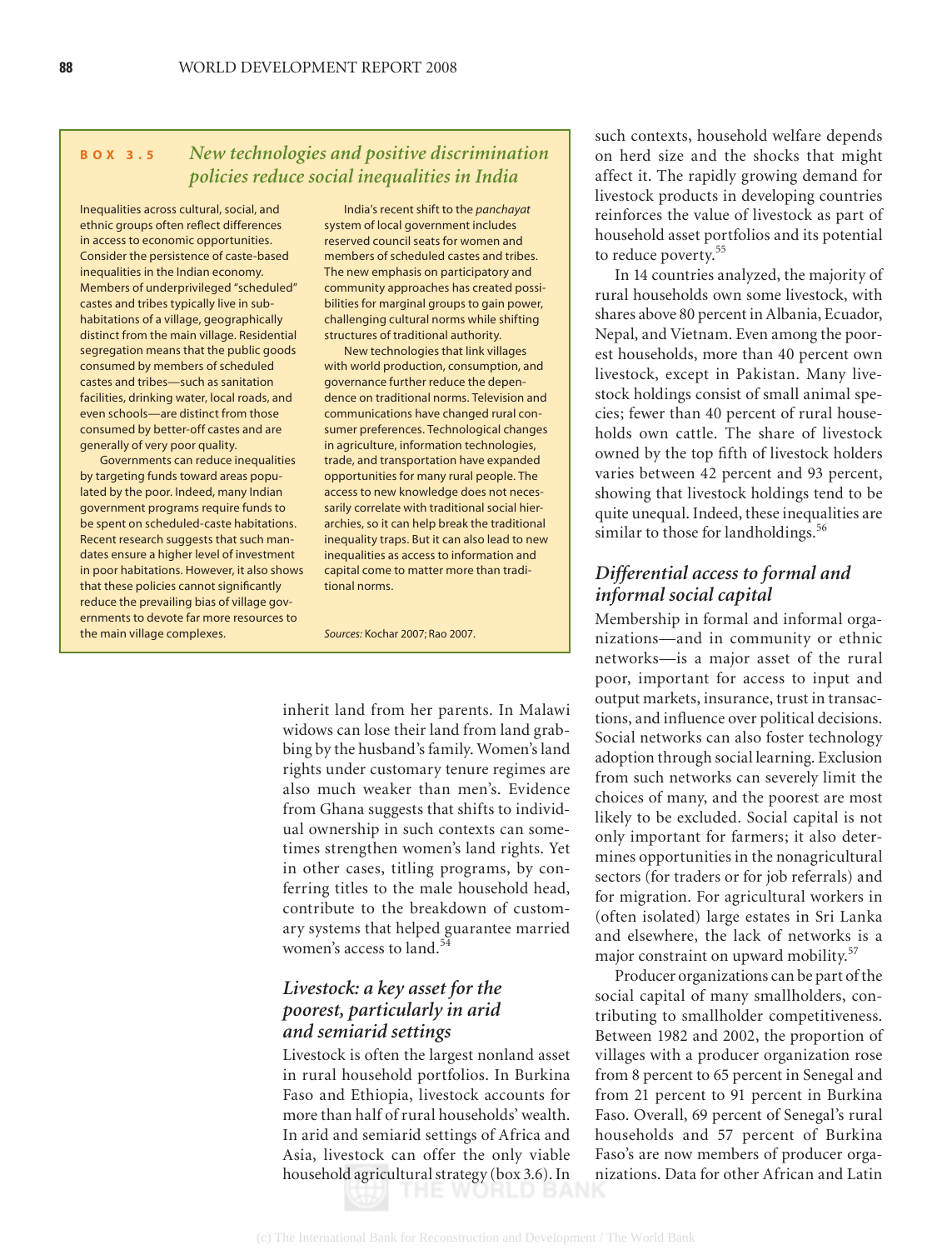American countries, although fragmented, also indicate a rapid increase in the number of such local organizations.<sup>58</sup>

Exclusion from formal networks typically affects women more than men, and women are less likely to be members of producer organizations, their membership constrained by cultural norms. But there are exceptions. In Senegal women participate more than men in producer organizations. In Bangladesh and India, self-help and microlending groups consist primarily of women. In Andhra Pradesh, poverty-reduction programs reaching more than 8 million women have built on and enhanced such self-help groups, increasing the access to group loans and collective marketing for agricultural commodities and input supplies.<sup>59</sup>

# **Pervasive risks and costly responses**

Agriculture is one of the riskiest sectors of economic activity, and effective riskreducing instruments are severely lacking in rural areas. Negative shocks can deplete assets through distress sales of land and livestock. It can take a very long time for households to recover from such losses. When income and asset shocks coincide, households have to choose between reducing consumption or depleting assets.<sup>60</sup> This suggests a role for policies to enhance household's ability to manage risk and to cope when hit by a shock.

Rural households often identify weatherrelated and health shocks as their biggest risks. The immediate production and welfare losses associated with drought can be substantial. In Kilimanjaro, Tanzania, farmers who reported rainfall patterns well below normal in the year prior to the survey experienced a 50 percent reduction in their agricultural revenues and a 10 percent reduction in their consumption. Illnesses and injuries in a family simultaneously reduce income because of lost time working and deplete household savings because of spending on treatment. Studies for Africa, Asia, and Latin America suggest that health shocks contribute to more than half of all descents of previously nonpoor households into chronic poverty. Farmers

### **BOX 3.6** *Pastoralists' precarious livelihoods*

Pastoralism and agropastoralism are the main agricultural production systems in dryland areas, supporting the livelihoods of 100 to 200 million people worldwide. The number of extremely poor pastoralists and agropastoralists is estimated at 35 to 90 million. More than 40 percent of the pastoralists live in Sub-Saharan Africa, 25 percent in Middle East and North Africa, 16 percent in East Asia, 8 percent in South Asia, and 4 percent each in Latin America and in Europe and Central Asia.

Itinerant herding, moving animals from place to place to follow water and pasture availability, has evolved over centuries and is well suited to sustaining life in areas where rainfall is unpredictable. Yet, pastoralist livelihoods remain closely

linked to weather conditions and thus are particularly vulnerable.

Pastoral strategies of herd diversity, flexibility, and mobility reflect rational and crucial survival mechanisms in erratic environments. Such strategies can be enhanced by policy, and some Sahelian countries (Burkina Faso, Mali, Mauritania, and Niger) have been promoting policy reforms aimed at legally recognizing the rights of pastoralists and improving the management of rangeland resources. But recent efforts to set aside extensive areas of marginal lands as national parks and biodiversity reserves, particularly in Africa, pose new challenges to pastoralism. *Sources:* Blench 2001; Rass 2006; Thornton and others 2002.

also worry about abrupt changes in rules for land tenure or regulations for trade; for them, the state can be an additional source of uninsured risk. Rural political violence and crime can also cause considerable farm productivity losses, as in Colombia.<sup>61</sup>

The lack of access to insurance and credit markets makes agricultural producers particularly vulnerable. Households thus often reduce their consumption risk by choosing low-risk activities or technology, which typically have low average returns. In rural areas of semiarid India, such self-insurance produces returns for the poor that are 35 percent lower than if they did not need to self-insure.<sup>62</sup>

Shocks can be idiosyncratic—when one household's experience is weakly related, if at all, to that of neighboring households or covariate—when households in a same geographical area or social network all suffer similar shocks. Idiosyncratic shocks can arise from microclimatic variation, local wildlife damage or pest infestation, illness, and property losses from fire or theft. Such shocks can, in principle, be managed by insurance within a locale. By contrast, covariate shocks, arising from war, natural disasters, price instability, or financial crises, are difficult to insure locally and require some coordinated external response. Yet, even idiosyncratic risk often has large effects, indicating the potential for better local risk management.

(c) The International Bank for Reconstruction and Development / The World Bank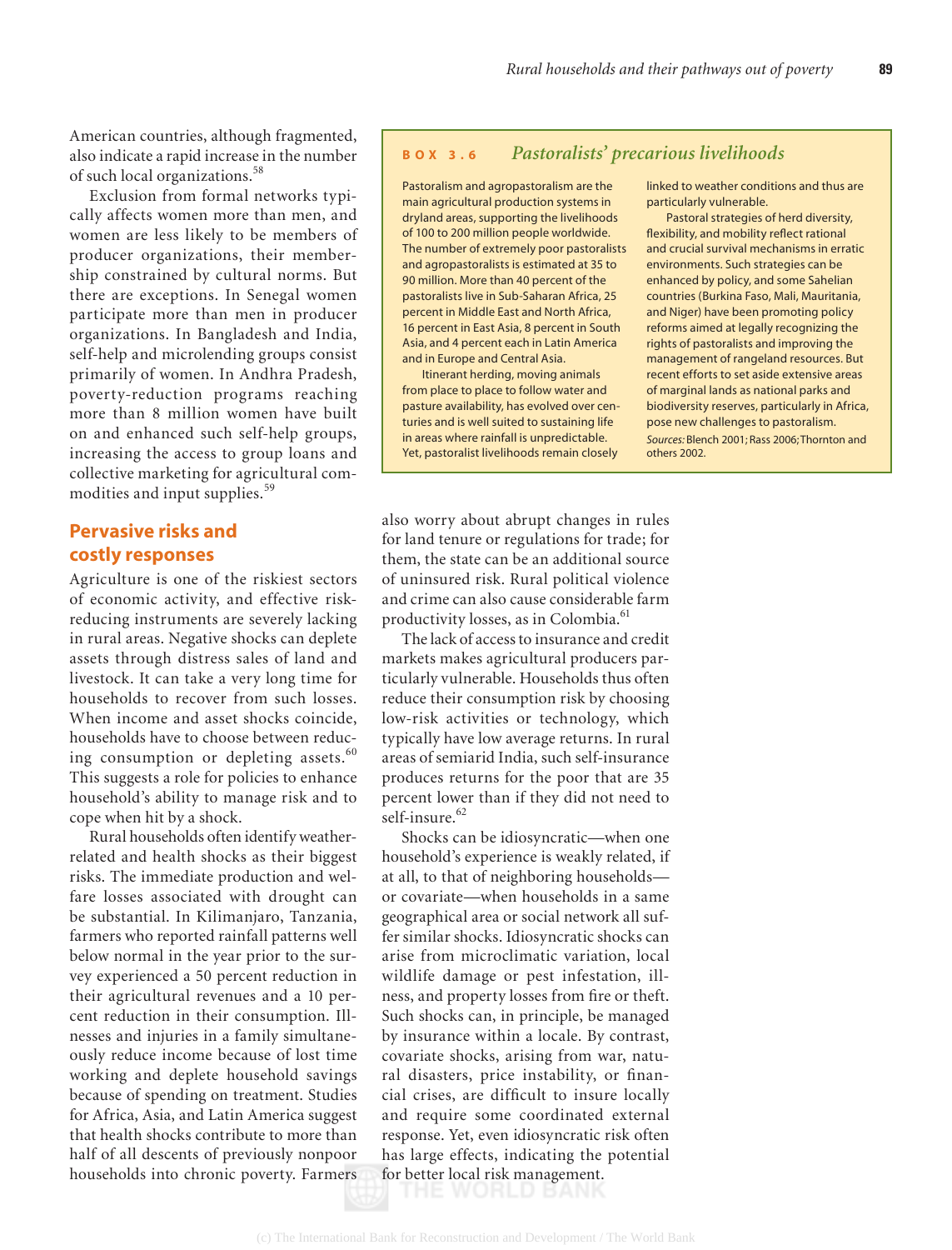Are agricultural risks increasing? Recent empirical evidence suggests that heightened volatility attributable to apparent increases in climate variability (drought, flooding, and other natural disasters) has been offset by reduced volatility from greater use of irrigation and livestock.<sup>63</sup> Yet the costs of each meteorological event or other natural disaster are rising, reflecting the expansion of population and cultivation into more vulnerable areas. Moreover, the economic costs of extreme weather events increase as production systems use more capital, unless that capital allows the use of risk-reducing technology. Higher investments can thus increase asset-risk exposure, one obstacle to expanding credit use by poor households. This also helps explain why many farmers who are not poor remain vulnerable to shocks in the absence of risk-mitigating measures.

Poor areas generally are also riskier. Prices tend to be more variable in more remote areas, often the poorest regions, because limited market access and greater costs of getting to market make it more difficult to offset local supply and demand shocks. Poor households also have fewer means to insure against bad weather, and they face more weather-related disasters aggravated by inequality in the coverage and effectiveness of infrastructure. People in low-income countries are four times more likely to die in natural disasters than those in high-income countries.<sup>64</sup> Uninsured risks and poverty can thus create downward spirals of perpetual impoverishment.

### *Lack of insurance and asset depletion*

The inability to protect a household from income and asset shocks can result in longterm consequences across generations through reduced investments in health, nutrition, and schooling. In many circumstances, recovering from a shock is slow and often incomplete by the time the next shock occurs. And after an income shock, the poor recover more slowly than the nonpoor. Households in an isolated community in Zimbabwe lost 80 percent of their cattle in the 1992 drought. By 1997, the average herd size recovered to 50 percent of predrought levels, but there was little recovery for households that lost their entire breeding stock.<sup>65</sup>

Coping with shocks often comes at the expense of investments in the next generation. In addition to the higher infant mortality rate in drought years, survivors are often stunted, which in turn affects future educational attainment and lifetime earnings. Rural households often also respond to low rainfall or unemployment shocks by withdrawing children from school or decreasing their attendance so that they can help at home and on the farm. Children taken out of school for even a short period are much less likely to return to school.<sup>66</sup>

Negative shocks can have differential effects along gender lines, and women (or girls) in poor households often bear the largest burden. Meeting current consumption after a shock can also degrade the environment at a cost of future livelihoods. Shocks can intensify pressures on common property, increase poaching and encroaching on protected areas, and augment conflicts between pastoral and farming communities.<sup>67</sup> So protecting rural households against uninsured risks is an area for greater policy attention (chapter 6).

### **Smallholder challenges to compete**

The potential of agriculture to contribute to growth and poverty reduction depends on the productivity of small farms. The vast majority of farmers in developing countries are smallholders, and an estimated 85 percent of them are farming less than two hectares. In countries as diverse as Bangladesh, China, Egypt, and Malawi, 95 percent of farms are smaller than two hectares, and in many other countries the great majority of farms is under two hectares.<sup>68</sup> The literature linking household's asset endowments to agricultural productivity has long emphasized an inverse relationship between farm size and factor productivity. Both theory and empirical evidence have shown that such a relationship is common when imperfections in both land and labor markets are large.<sup>69</sup> The inverse relationship is

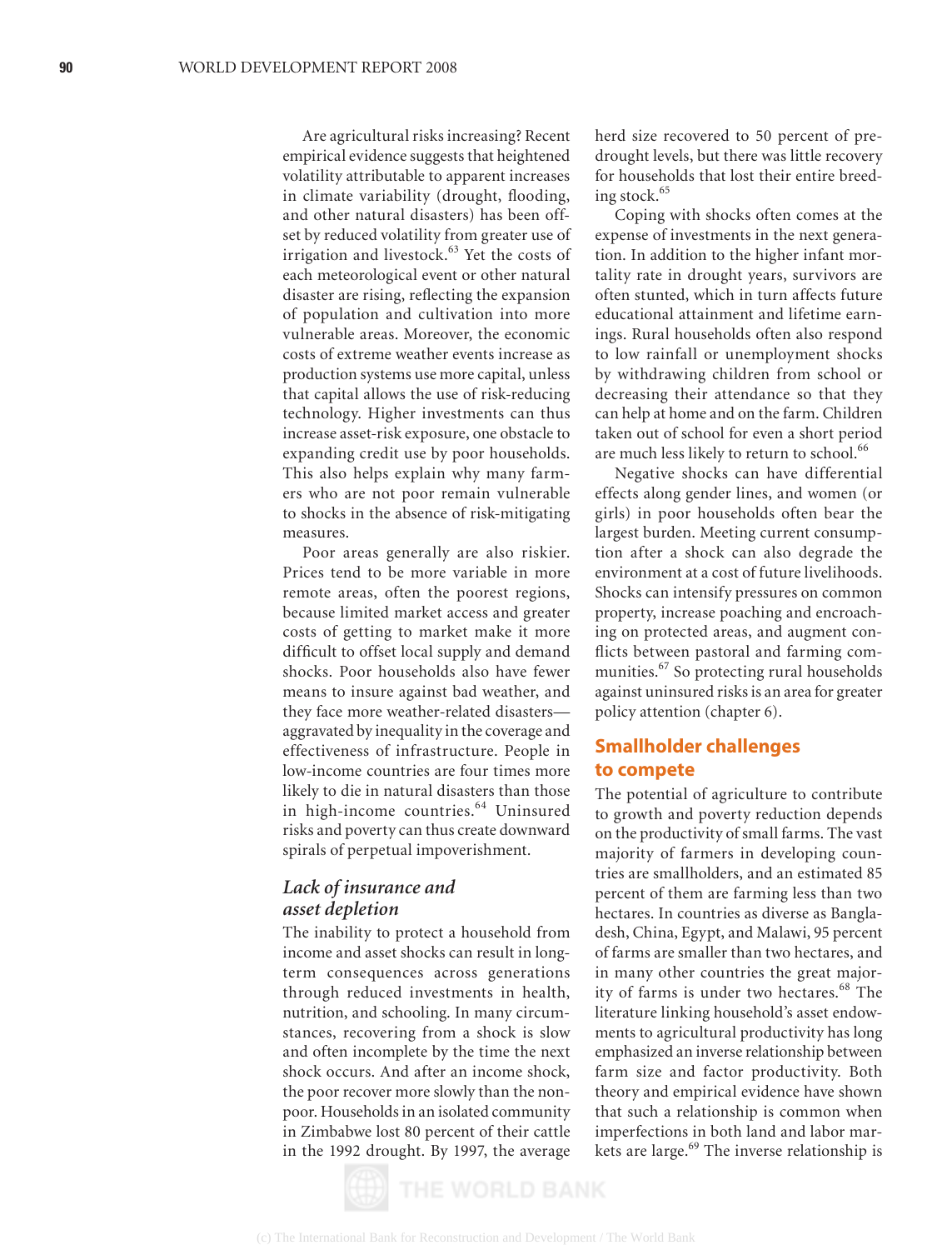a powerful rational for land access policies that redistribute land toward smallholders, increasing both efficiency and equity.

Smallholder farming—also known as family farming, a small-scale farm operated by a household with limited hired labor remains the most common form of organization in agriculture, even in industrial countries. The record on the superiority of smallholder farming as a form of organization is striking. Many countries tried to promote large-scale farming, believing that smallholder farming is inefficient, backward, and resistant to change. The results were unimpressive and sometimes disastrous. State-led efforts to intensify agricultural production in Sub-Saharan Africa, particularly in the colonial period, focused on large-scale farming, but they were not sustainable. In contrast, Asian countries that eventually decided to promote small family farms were able to launch the green revolution. They started supporting smallholder farming after collective farms failed to deliver adequate incentives to produce, as in China's farm collectivization, or on the verge of a hunger crisis, as in India and Indonesia. Countries that promoted smallholder agriculture—for various political reasons—used agriculture as an engine of growth and the basis of their industrialization.

Even if small farmers use their resources more efficiently than larger farmers, there may still be disadvantages in being small.

While smallholders have an advantage in overcoming labor supervision problems, other factors can erase their competitive advantage. Yields on land allocated to crops might be higher on larger farms, which tend to apply more fertilizer or other inputs. And the gap might be increasing over time. For example, gains in cereal yields on small farms are lagging behind gains on larger farms in both Brazil and Chile (figure 3.7).

Yield gaps can arise because imperfections in credit and insurance markets prevent small farmers from adopting more productive capital-intensive techniques or higher-value products. Evidence from Brazil indicates that price changes following market liberalizations favored technologically more advanced producers who were better able to cope with price and yield variability and deal with the demands of agroprocessing. Imperfections in capital and insurance markets, combined with transaction costs, can also prevent markets for land sales and rentals from allocating land to the most efficient users.<sup>70</sup> Moreover, imperfect competition in those markets might favor land concentration in larger farms. These complexities indicate the need to jointly consider policies targeting land, capital, and risk for smallholders (chapter 6).

Moreover, while there may be constant returns to scale in production, economies of scale in the "new agriculture" often are the key for obtaining inputs, technology, and information and in getting products to the

**Figure 3.7 Yields on small farms lag behind large farms in staples in Brazil and Chile**



(c) The International Bank for Reconstruction and Development / The World Bank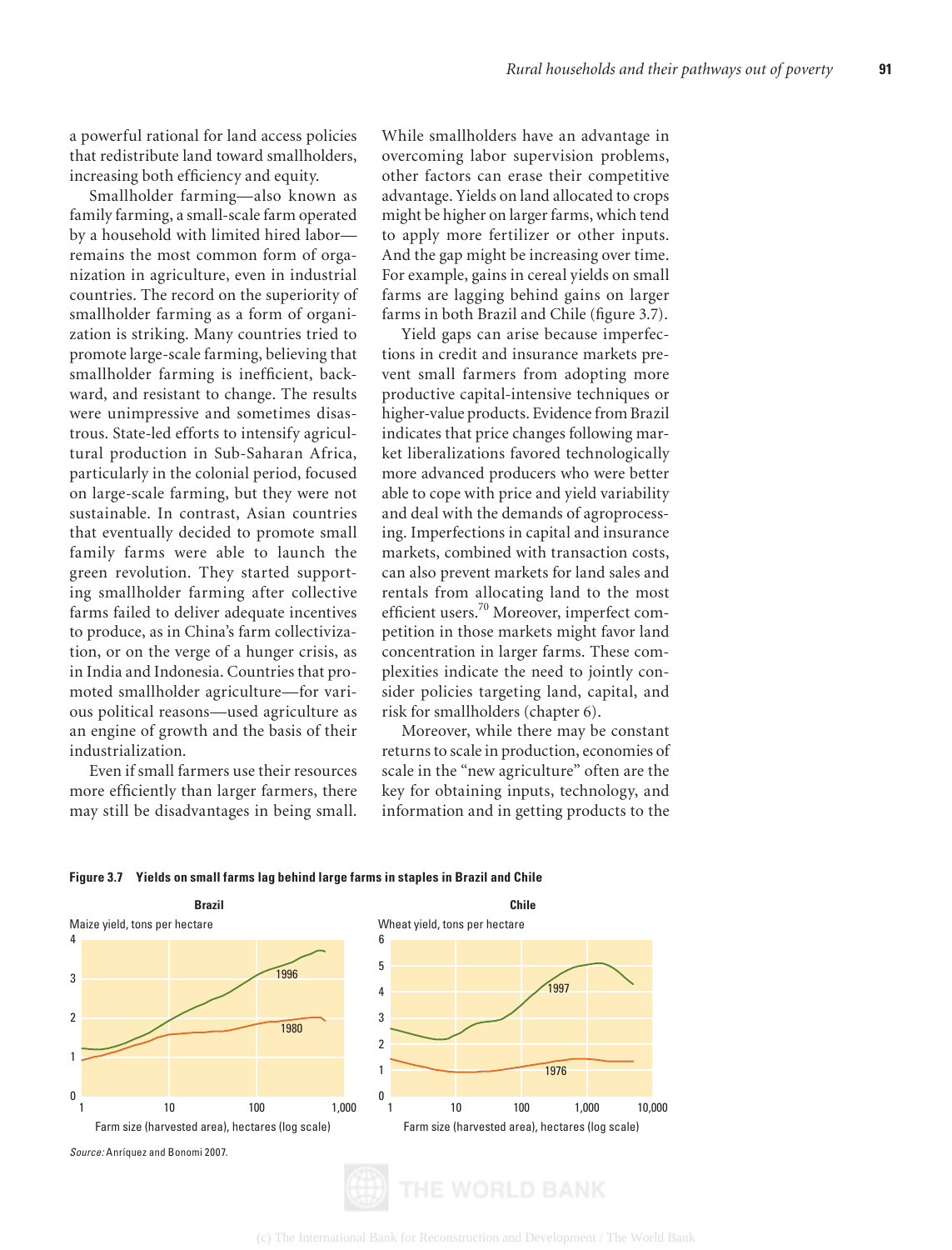market (chapter 5). As agriculture becomes more technology driven and access to consumers is mediated by agroprocessors and supermarkets, economies of scale will pose major challenges for the future competitiveness of smallholders.

These different mechanisms can all reverse the small farm labor advantage, or make it irrelevant, leading to a potential decline of the family farm (box 3.7). The perceived "crisis" in smallholder agriculture is epitomized by the rash of suicides of heavily indebted farmers in India, the long-term stagnation of productivity of food crops in Africa, the role of poor (indigenous) farmers in the political instability of many Latin American countries, and the increasing rural-urban income disparities in South and East Asia. But there are many policy instruments to help smallholders increase their competitiveness, as long as governments do not tilt the playing field against them.

### *Smallholder entrepreneurs and cooperation*

Heterogeneity in the smallholder sector implies that a group of entrepreneurial smallholders is likely to respond when markets offer new opportunities. Improved access to assets, new technologies, and better incentives can allow more smallholders

to become market participants in staples and high-value crops.

Smallholders can act collectively to overcome high transaction costs by forming producer organizations (chapter 6). Cooperation between larger commercial farmers and smallholders is another possibility. Smallholders sometimes can also benefit from economies of scale in input or output markets by renting out their land and working on the larger farms.<sup>71</sup> Increasing the bargaining power of smallholders in this type of arrangement can help guarantee that benefits are shared by smallholders and the larger farms.

### **Conclusions**

Three powerful and complementary pathways out of poverty are smallholder farming, off-farm labor in agriculture and the rural nonfarm economy, and migration. The following chapters discuss policies and programs that can open and widen these pathways for the rural poor by increasing their asset holdings and by improving the context that determines the level and volatility of the returns on assets. Chapters 4 to 8 explore how farming can be made more effective in providing a pathway out of poverty. Chapter 9 looks into the possibilities offered by the agricultural labor market, the rural nonfarm economy, and migration.

### **BOX 3.7** *Are farms becoming too small?*

Population pressures, unequal landholdings, and inheritance norms favoring fragmentation are leading to rapid declines in farm sizes in many parts of Asia and Africa. In China and Bangladesh, average farm size is about 0.5–0.6 hectares, and in Ethiopia and Malawi about 0.8 hectares. Have farms become "too small"?

The farm-size debate is motivated by a number of concerns. First, some argue that the inverse farm size-efficiency relationship might not hold at very small farm sizes, or that even if such farms are efficient, they might be too small for rural households to escape poverty based on the income of the farm alone. Others argue that small farms disguise unemployment if labor markets do not work properly. The relevance of these arguments depends in part on the availability of alternative income sources and on the safety-net value of small farms.

A related question is whether declining farm sizes widen rural-urban income gaps. With urban wages increasing in many Asian countries, labor productivity in agriculture might have to increase to avoid widening the gap. One way of achieving such productivity gains might be through farm consolidation and mechanization.

Policies activating land rental and sales markets can promote such consolidation. Increases in land inequality and landlessness can then coincide with a pro-poor process of change, as in Vietnam, where rural economic development and greater diversification in the sources of income sharply reduced poverty. Conversely, tenure insecurity can prevent land reallocation through sales or rental markets, preventing such gains. In Japan, government intervention in land rental markets preserves

small, inefficient farms. In China, greater tenure security has been advocated to facilitate moves to the nonfarm economy. Without such a policy change, the trend of declining farm sizes in China might continue.

In other places, policy-led land consolidation has been considered. The advantages are not always clear, however, because some households will lose their access to land.72 But where consolidation occurs through the land rental market, win-win situations can occur. Alternatively, increasing the productivity of small farms—through high-value crops or higher-yielding technologies for food crops can increase the incomes from small farms.

*Sources:* Anríquez and Bonomi 2007; Deininger and Jin 2003; Otsuka 2007; Ravallion and van de Walle forthcoming.